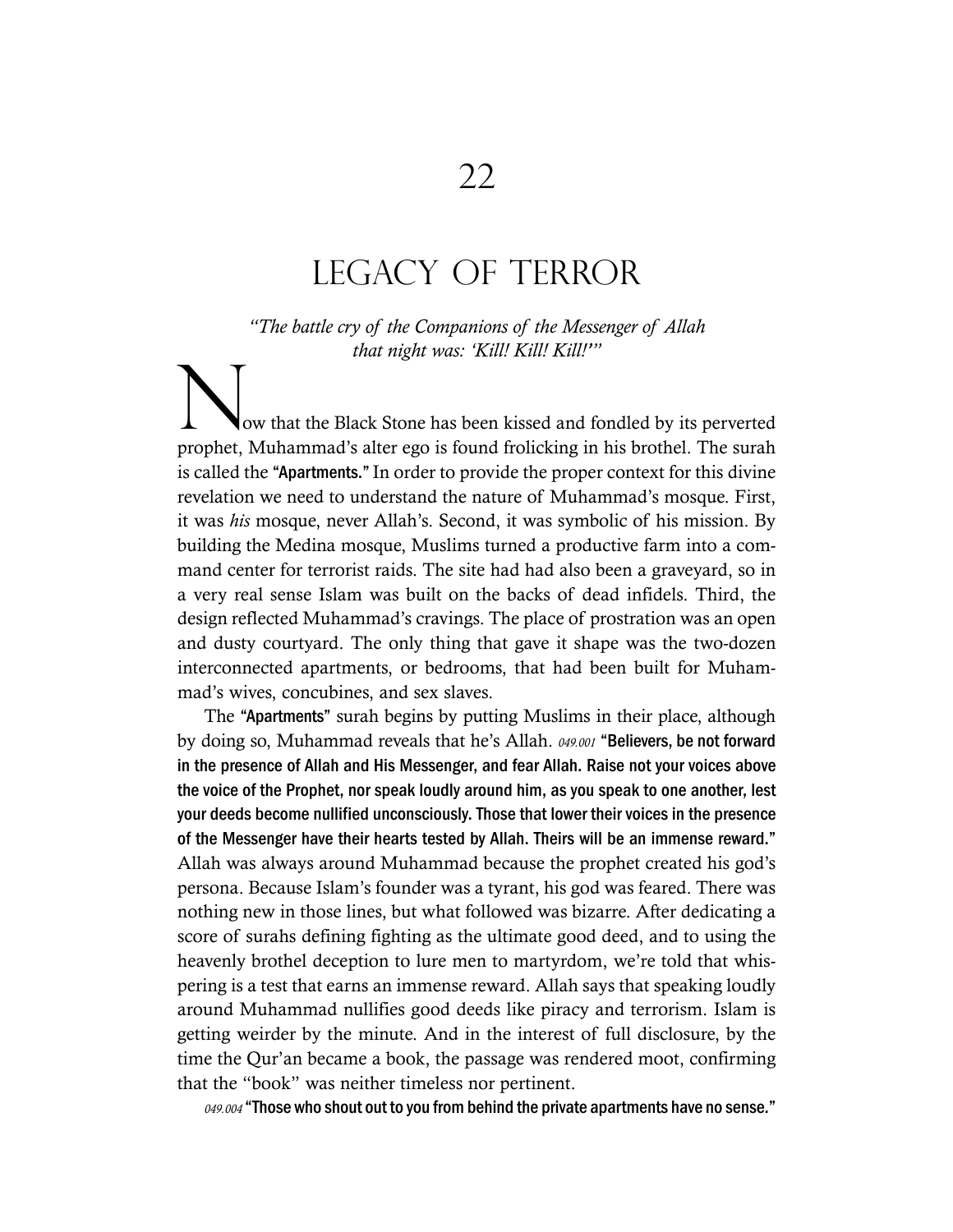With so many women, Muhammad didn't want to be distracted from his duties; it's tough being a stallion. Yet, a godly revelation focusing on the temporal and vain desires of a sexoholic is beyond belief. *049.005* "If they had waited for you to come out, it would be best for them."

There is no moral lesson that can be gleaned from being quiet around Muhammad or from respecting his "private time." The Qur'an's laundry list of godly indulgences for libertine behavior served but one man—not so coincidently, the man who claimed that they were divine. This fraud is so transparent, it's clear why Muslims are told not to question their prophet or his Qur'an. If they did, they wouldn't be Muslims.

While I don't understand the connection between being silent and demure around the prophet and perpetrating an ignorant attack, that's where the next verse takes us. Muhammad pleads: *049.006* "O ye who believe! If a wicked person comes to you with any news, verify it first, lest you attack ignorantly, and later regret what you have done." Perhaps Muhammad wanted to spend his booty in his boudoir rather than on blood money to nullify hasty killings.

*049.009* "If two parties among the Believers fall into fighting, make peace: but if one becomes aggressive, then fight against the one that transgresses until it complies with the command of Allah." With the exception of Islam's first century, good Muslims have killed far more bad Muslims than infidels. This verse might explain why.

Muhammad hated being mocked and called names so: *049.011* "Believers! Let not some men among you laugh at others, deriding folk that are better than they are. Nor defame nor be sarcastic, nor call each other by nicknames: Ill-seeming is a name connoting wickedness." Of course, it's okay to call Jews "apes and pigs."

The hypocrite who had issued countless orders to spy said: *049.012* "Believers, avoid suspicion as much (as possible): for suspicion in some cases is a sin: And spy not behind the backs of others." What this is really saying is: don't look too closely at Muhammad's personal life. "Would any of you like to eat the flesh of his dead brother? Nay, you would abhor it...But fear Allah." I'm sure glad Allah answered that probing question for the sake of the would-be cannibals out there.

Returning to his favorite theme, Muhammad orders Muslims to obey *him* and believe *in him*: *049.014* "The desert Arabs say, 'We believe.' Say: 'You have no faith; but you (only) say, "We submit." For not yet has Faith entered you. But if you obey Allah and His Messenger, He will not belittle your deeds.' Only those are Believers who have believed in Allah and His Messenger, and have never since doubted, and have striven with their belongings and lives in the Cause of Allah." Muslims must submit, relinquish their possessions, fight and die, never doubting Muhammad.

And don't be talking to Allah about this religious stuff, because he can't be bothered. *049.016* "Say: 'What! Will you instruct Allah about your religion?' Allah has full knowledge of things." Then: *049.017* "They impress onto you (Muhammad) that they have Surrendered (embraced Islam). Say, 'Count not your Surrender as a favor to me: Nay, Allah lays you under an obligation by guiding you to the Faith." Faith, by definition, cannot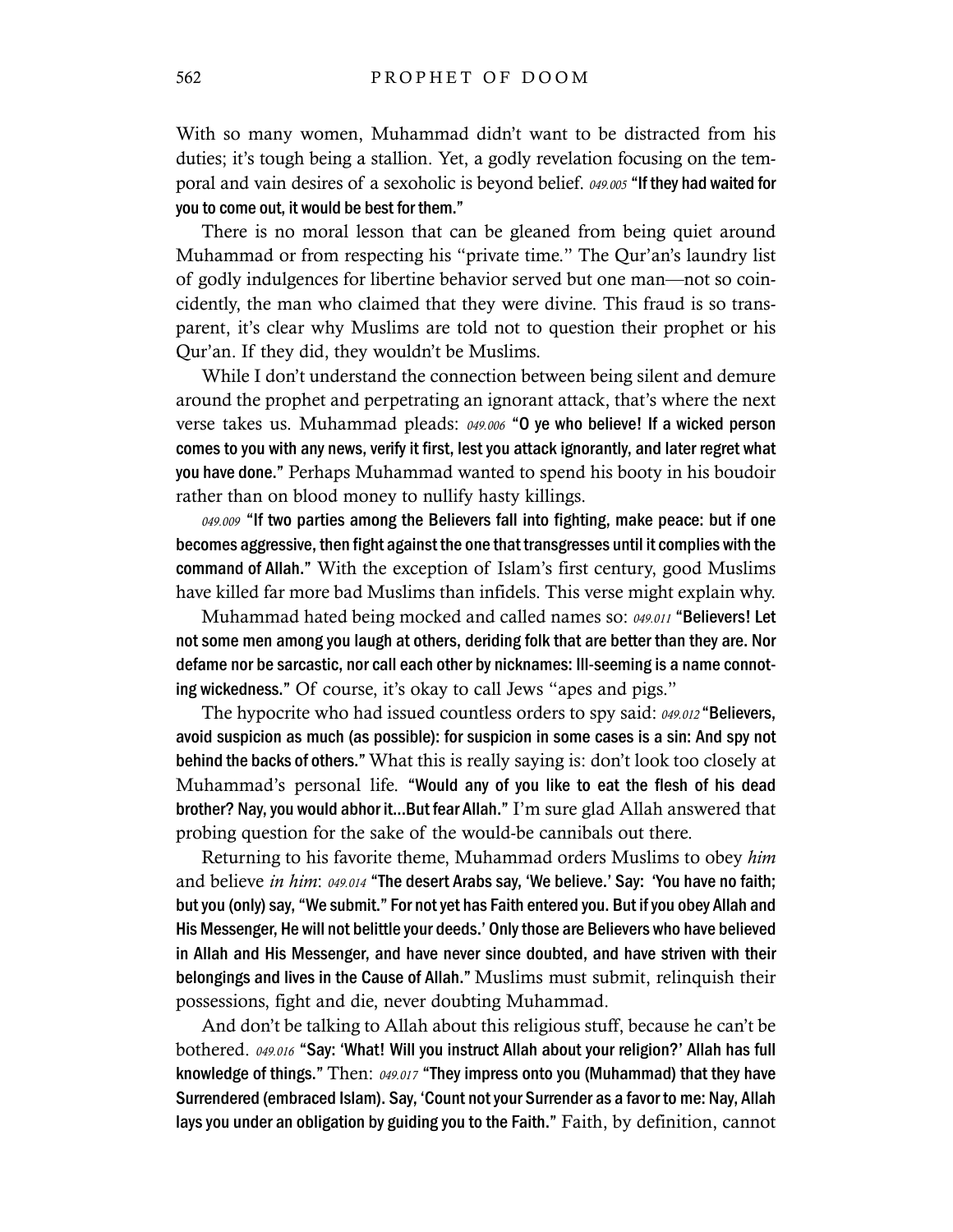be obligatory. But that aside, the "Apartments" surah clearly explains why Muhammad conceived Islam. It covers all the bases: submission and obedience, Muhammad's superiority, quality time for sex, and the prophet's lust for praise, power, money, and fighting.

The 66th surah was also revealed around this time. It's called "Prohibition." Incredibly, it too was focused on Muhammad's sexual indulgences. The only thing it "prohibited" was criticism of the prophet's decadent lifestyle. *066.001* "O Prophet! Why forbid yourself that which Allah has made lawful to you? You seek to please your consorts. And Allah is Forgiving, Most Kind. Allah has already sanctioned for you the dissolution of your vows." Here's the rub. Earlier, Muhammad said that his god approved a maximum of four wives, inclusive of sex slaves. But he woke up one morning and had at least six times that number. He needed to prune his harem or get his god to amend the Qur'an—to cut his favorite prophet a deal. He chose the latter. In doing so, he made a mockery of his scripture. But not to worry; he banned mocking in the previous surah.

The passage contained a fatal line for a prophet: "Allah has sanctioned the dissolution of your vows." A "sanction" is permission or approval. It authorizes or ratifies something. In this context "dissolution" means to abrogate, dissolve, or break. A "vow" is a solemn promise, a pledge or an earnest declaration. Muhammad's principal vows were that he was the Messenger of God, that the Qur'an was revealed by Allah, and that following his example would lead to paradise. If you are a Muslim and are reliant on these promises, be forewarned: "Allah has sanctioned the dissolution of [Muhammad's] vows."

*066.003* "When the Prophet disclosed a matter in confidence to one of his consorts, she then divulged it, and Allah made it known to him. He confirmed part and repudiated part. When he told her, she said, 'Who told you this?' He said, 'He Who knows and is wellacquainted.'" You've got to give Muhammad credit for one thing—it takes guts to pass off pillow talk for scripture. But it begs the question: what on earth did Muhammad divulge to one of his sex slaves that was so incriminating the rumor had to be squashed by a "divine" ordinance?

Speaking directly to the consorts, the "creator of the universe" gave us a clue as he tried to quell a rift in his aged prophet's harem: *066.004* "If you two (women) turn in repentance to him, it would be better. Your hearts have been impaired, for you desired (the ban) [on how many girls Muhammad could play with at a time]. But if you back each other up against (Muhammad), truly Allah is his protector, and Gabriel, and everyone who believes—and furthermore, the angels will back (him) up." With his insecurities showing, "god" issued another veiled threat. But he also answered the preceding riddle. Muhammad had let his guard down, and while frolicking with one of his captives, said something like: "Stop complaining or I'll make up a Qur'an saying Allah and his angels are with me and against you."

Islam's prophet wants us to believe that his "god" got tough on his unruly brothel. He said that if they continued to bellyache, he would change them out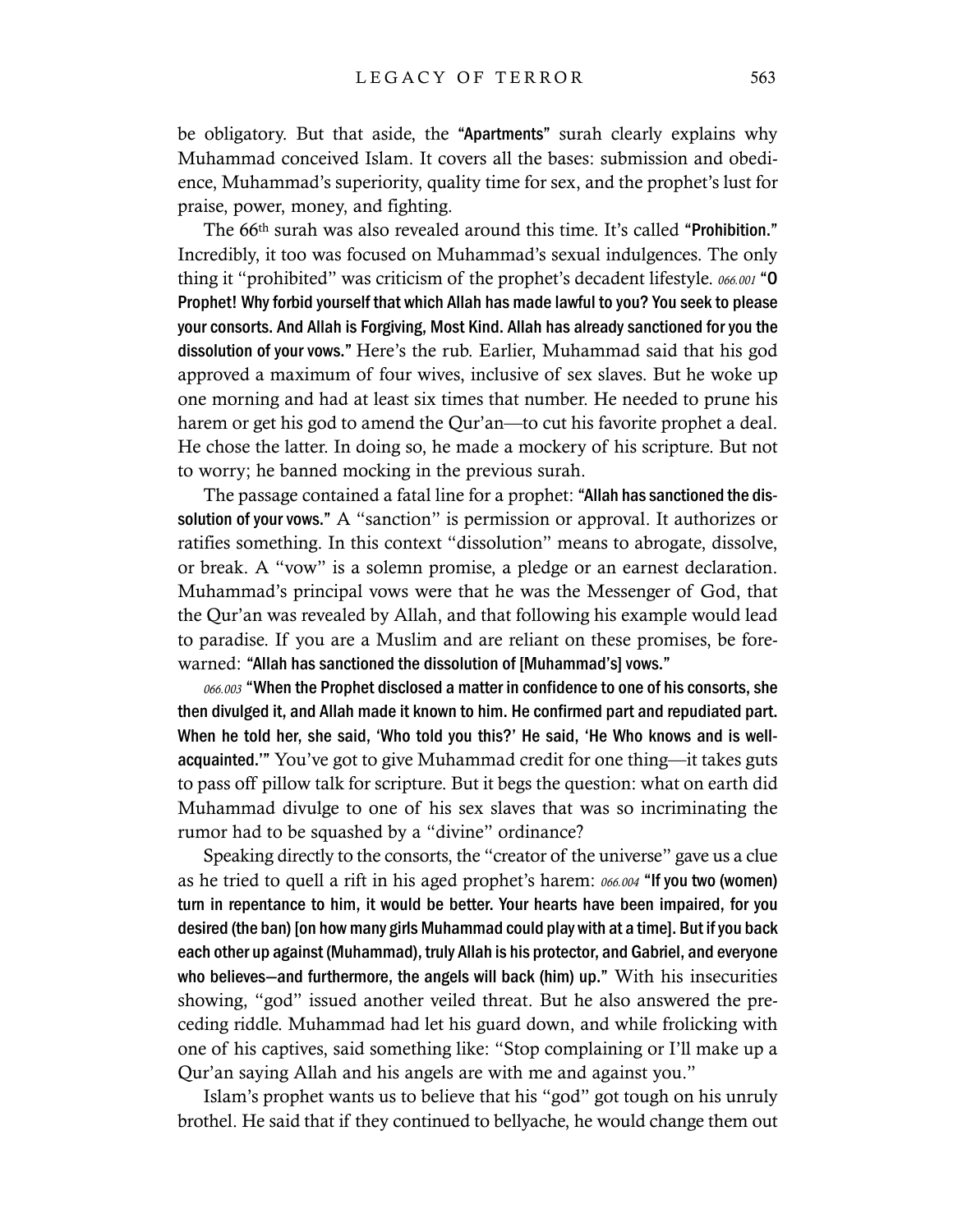for a fresh batch of virgins. Funny thing, though; Muhammad was the only one who heard Allah say any of this. *066.005* "Maybe, if he divorces you (all), Allah will give him in exchange consorts better than you—submissive, faithful, obedient, adorers who worship, who travel, and are inclined to fasting-previously married or virgins."

This verse exposes the true nature of the Qur'an. Muhammad was willing to contrive godly revelations to silence his wives and concubines and to add to his collection of experienced women and playful virgins. He even ran a personal ad: "Seeking girls who were submissive, obedient, hungry, willing to travel and worship me." Even the word "consort" is intriguing. Webster defines it as the spouse of a reigning monarch. The prophet had become king.

While all that is bad, it's not what bothers me the most about Muhammad and Islam. What irks me is that this man put a system in place that ultimately coerced three billion people to their doom. Under penalty of death, his pronouncements assured that everyone living in a conquered land would live in social, economic, intellectual, and religious poverty—that they would lose their freedoms and their souls. As such, I consider Muhammad to be the most destructive and evil man who ever lived.

Some might object and say that there is sexual indulgence in the Bible. And so there is. But it was not condoned by Yahweh. When David and Solomon became lustful, God stopped supporting them as he once had. The Israel that had grown great under their leadership became divided. It was ultimately conquered, with the Jews being led into captivity and then dispersed.

After telling us that he is perverted, Allah says he's demonic as well. He's going to use men's bodies as fagots for hell's fires. This verse is Qur'an 66:6, so Satan might be giving us a clue. For those who may not know, the book of Revelation in the Bible says that the mark of the Beast—the Antichrist—is 666. "O ye who believe! Save yourselves and your families from a Fire whose fuel is Men and Stones, over which are angels stern (and) severe as wardens, who flinch not (from executing) the commands they receive from Allah, but do (precisely) what they are commanded." Allah and Satan have an awful lot in common—including their interests and the place they spend their time.

The Qur'an's other 666 is equally Satanic. Opening the Devil's book to Qur'an 6:66 we find wardens and Allah deceiving men—passing off a lie as truth—Satan's favorite vocation. "The people reject this (Book) and call it a lie though it is the truth. Say: 'I am not a warden over you.'" It warns: "When you see men who meddle with Our Revelations, turn away, withdrawing from them. Satan makes you forget." And that's a serious problem for Islam because...*Bukhari:V6B61N550* "The Prophet said, 'It is a bad thing that some of you say, "I have forgotten such-and-such verse of the Qur'an." For indeed, I have been caused to forget it.'"

Chatting with his victims in hell, Allah proclaims: *066.007* "O you unbelieving Infidels, make no excuses for yourselves this Day [of Doom]! You are being paid back for what you did!" Gloating is one of Satan's least admirable qualities.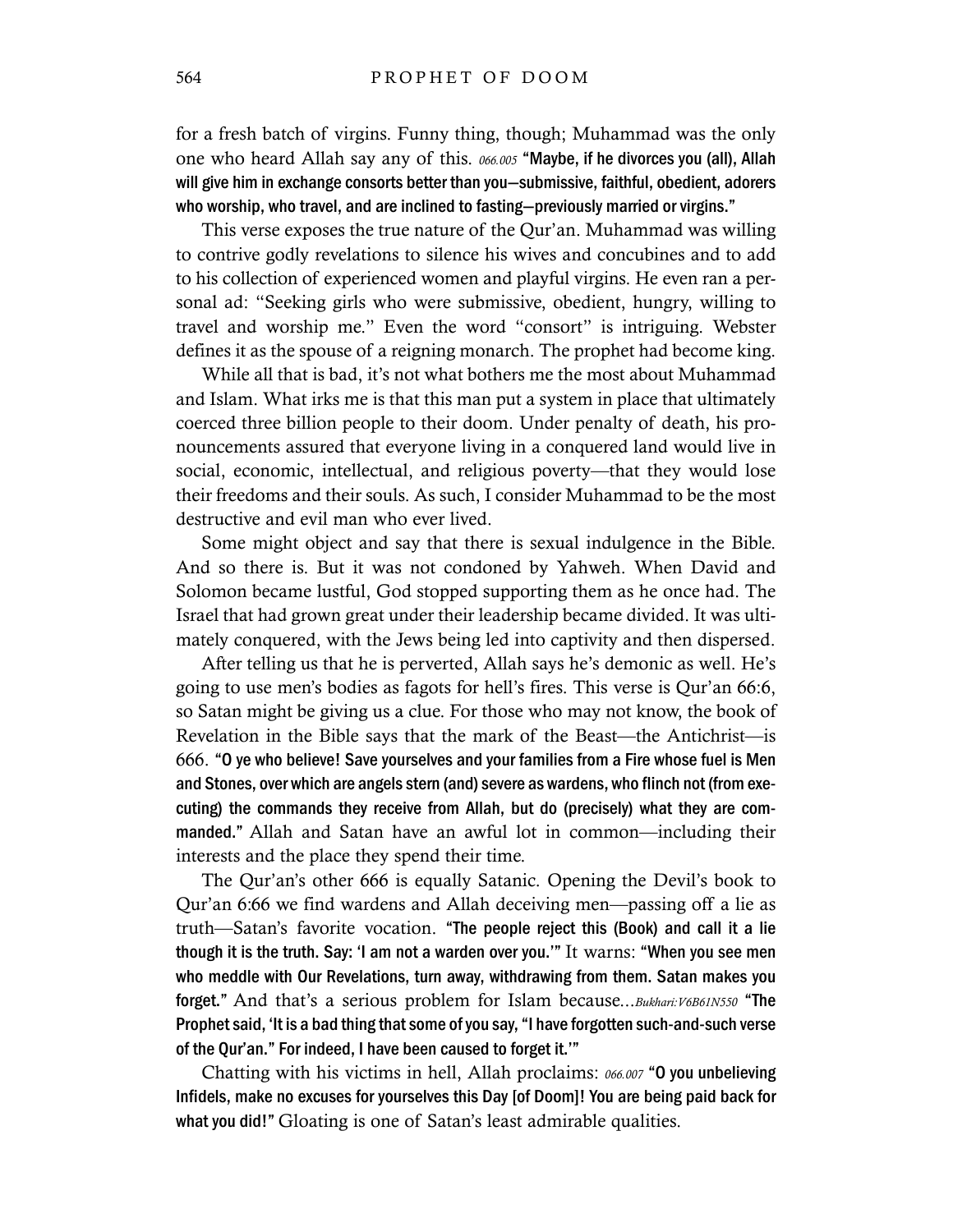In the next verse, we have yet another admission. Those who knew Muhammad best humiliated him for his feeble attempts at scripture and mocked him for the gross discrepancies between his life and that of a real prophet. *066.008* "Believers, turn to Allah with repentance: perhaps your Lord may remove your ills, admitting you to Gardens. That Day, He will not permit His Prophet to be humiliated."

Giving hate a divine blessing, the Islamic god shares: *066.009* "O Prophet! Strive hard against the unbelieving Infidels and the Hypocrites; be severe against them. Their abode is Hell, an evil resort." If this is tolerant, I'd hate to see intolerant.

To demonstrate his hostility, the Black Stone perverts another Bible story for your reading pleasure: *066.010* "Allah cites, as an example to the unbelieving Infidels, the wife of Nuh [Noah] and the wife of Lut [Lot]: they were under [not with] two of our righteous slaves, but they betrayed their (husbands), acting treacherously toward them, and they profited nothing. They were told: 'Enter the Fire!'" Methinks this verse was really made up to scare Muhammad's wives, but that's just a guess.

Then, mixing a little originality with delusion, the Meccan moon god veers away from the Biblical script as he concludes the surah: *066.011* "And Allah cites, as an example to those who believe, the wife of Firon [Pharaoh]: Behold she said: 'O my Lord! Build for me near You a mansion in the Garden, and save me from Firon [Pharaoh] and his doings, save me from evil-doing folk.' And Mary the daughter of Imran, who guarded her chastity; and We breathed into (her body) Our Spirit; and she testified to the truth of the words of her Lord and of His Scripture Books. She was an obedient (slave)." The Mary "who guarded her chastity" was the daughter of Heli. Allah would have done well to read the Bible before he tried to elaborate on it.

Returning to intolerance, Muhammad alleges that his lord began the 60<sup>th</sup> surah, pleading: *060.001* "Believers, take not my enemies and yours as allies, offering them love, even though they have rejected the truth that has come to you, and have driven out the Prophet and you because you believe in Allah! [The Meccans believed in Allah, and Muhammad was pushing Ar-Rahman when he was driven out.] If you have come out to struggle [fight jihad] in My Cause, and to seek My Pleasure, (take them not as friends), holding secret converse of love with them: for I am aware of all you conceal. And any of you that does this has strayed from the Straight Path. If they were to get the better of you, they would be your foes, and stretch forth their hands and their tongues against you with evil (designs)." Allah finally gets around to talking about love and he tells Muslims not to do it. If you want to please the Islamic god you have to hate.

Recognizing that the people Muhammad was telling his faithful to hate, on behalf of Allah, were their own family members; he explains: *060.003* "Your ties to your relatives and to your children will not avail you on the Day of Doom; He will part you." This verse contradicts a number of more family oriented ones, and that's not good. Contradictions are evidence something isn't true, or at least isn't godly. And all of the "nice" verses came earlier and were abrogated by this one.

Ever predictable, our illiterate prophet corrupted yet another Bible story demeaning Abraham to make his case. *060.004* "There is for you an excellent example,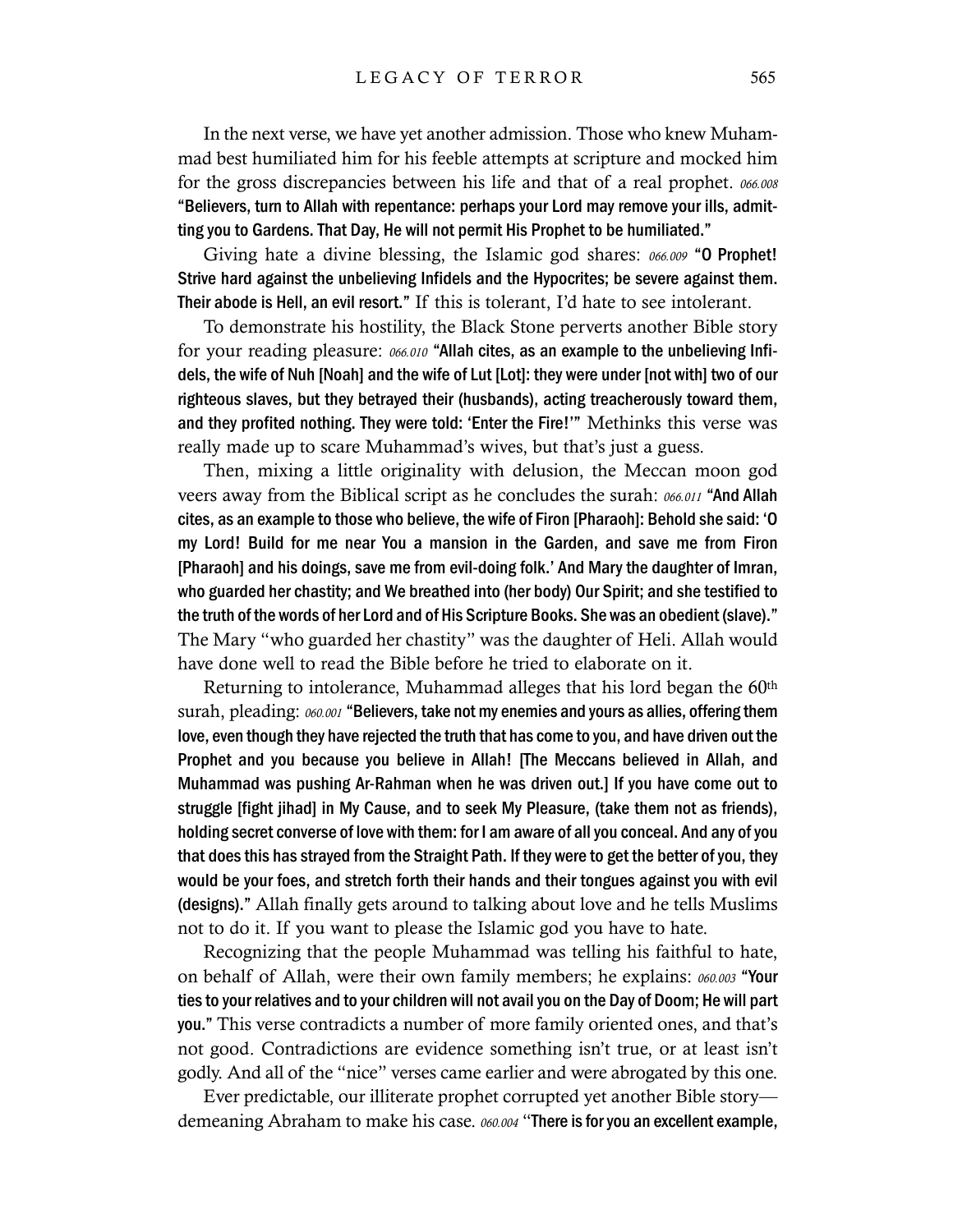a pattern in Abraham and those with him, when they said to their people: 'We are through with you and with what you worship besides Allah. We reject you. Hostility and hate have come between us forever, unless you believe in Allah only.'" Hostility and hatred for anyone who does not surrender remains a core motivation for Islamic intolerance. Yet Abraham simply left town and headed to the Promised Land. There is no evidence that he hated anyone, and even less that he spoke of serving a Meccan Moon God. After all, by leaving Ur he was abandoning "Sin," the Chaldean Moon God, from which the Allah cults were derived.

The twisted spirit of Islam uses a triple negative to say Muslims don't have to hate everyone. *060.008* "Allah forbids you not, with regard to those who fight you not for Religion nor drive you out of your homes, from dealing justly with them: for Allah loves those who are just dealers. Allah only forbids you, with regard to those who fight you for (your) Religion, and drive you out of your homes, and support (others) in driving you out, from turning to them (for friendship). Those who turn to them, do wrong." This verse is used by Islamic clerics to justify attacking America. The United States supports Israel, a nation they contend has driven Muslims from their homes.

Still getting heat from his fellow militants for having capitulated at Hudaybiyah, Muhammad had his god breach "the right of return" part of the contract. While it's foolish to trust a prophet and god who do not honor their vows, this annulment has far reaching implications. In the second to last surah, Allah will abrogate the entire treaty of Hudaybiyah, and thus justify his messenger's attack during a time of "peace." This set a Muslim precedent: their signature on any peace accord is as meaningless as their prophet's words. *060.010* "Muslims, when there come to you believing women fugitives, examine them: Allah knows best as to their Faith: if you ascertain that they are Believers, then send them not back to the Unbelievers. They are not lawful for them."

I'm sure this makes sense because it's "scripture" dictated directly from god: *060.011* "And if any of your wives deserts you to the Unbelievers, and you have an accession (by the coming over of a woman from the other side), afterward you have your turn (of triumph), then give unto those whose wives have gone the like of that which they have spent, and fear Allah." I know you think you understand what you believe he said but I'm not sure you realize that what you read is not what he meant.

The next verse demonstrates how surahs were jumbled together haphazardly. The oath of women took place after the conquest of Mecca. Yet much of this surah deals with the dissolution of the treaty that ultimately lead to the conquest. And that poses a serious problem for Muslims. It means that their prophet's Companions couldn't remember when something was revealed or the context of the revelation. Thus the book they claim was written perfectly by Allah is out of order—something inconsistent with the nature of God. Moreover, if it is randomly assembled and out of context, there is little chance that it accurately represents what Muhammad claimed he deciphered.

*060.012* "Prophet! When women come to you to take the oath of fealty [allegiance] to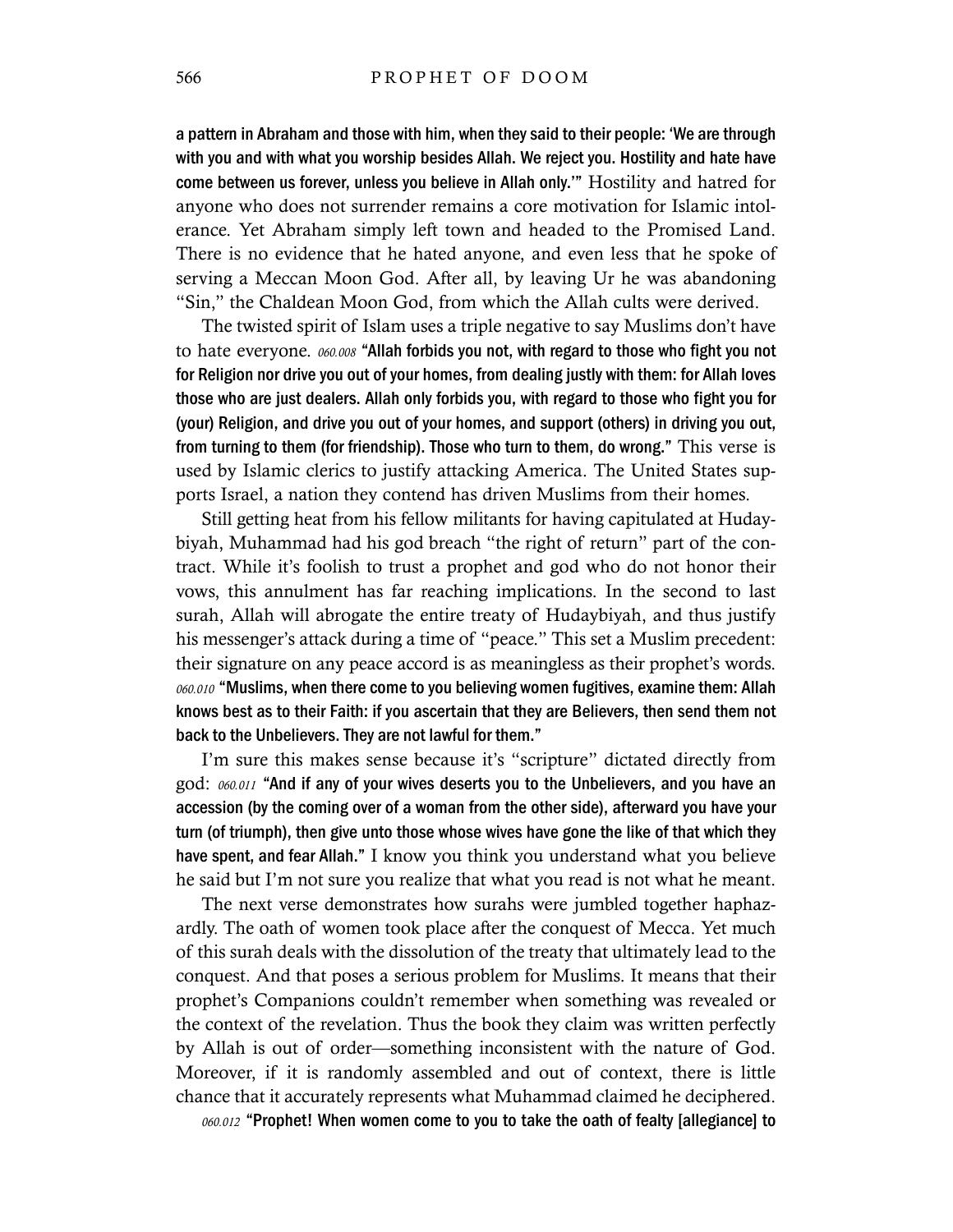you, that they will not associate any other thing with Allah, that they will not steal, that they will not commit adultery, that they will not kill their children, that they will not utter slander, intentionally forging falsehood, and that they will not disobey you (Muhammad) in any matter, then do you receive their allegiance, and pray to Allah for their forgiveness." As will become abundantly clear when we arrive at this point in the chronology, the oath of allegiance was to Muhammad, not Allah. Muslim women surrendered to him. They were forced to obey his every command. At long last he took his revenge. And while it's a detail, "not associating any other *thing* with Allah" suggests that Allah was one of many things, or idols.

Back to basics…*060.013* "Believers, turn not to people on whom is the Wrath of Allah, for they are already in despair, just as the Unbelievers are in despair about those (buried) in graves." The end of this surah is hypocritical. It is Muslims who fret over the fate of their dead, for there is no assurance of paradise (except for martyrs who die killing infidels). This is why all Muslims must blurt out "peace be unto him" every time they say Muhammad's name. The prophet didn't die a martyr and thus may not have been forgiven by his capricious god. In Christianity, by contrast, salvation is assured, it is a gift from Yahweh. All you have to do is accept his gift and paradise is yours.

In the ongoing quest to reveal what Islam says about itself, I want to review two additional Medina surahs before returning to the Hadith. The 48th opens admitting Muhammad was flawed. *048.001* "Verily We have granted you (Muhammad) a splendid Victory that Allah may forgive you your sins and faults of the past and those to come." Muslims claim Muhammad was perfect, for he had to be better than Yahshua. But unfortunately, it's hard to imagine a less perfect human than the one described in the Islamic scriptures. If this man were alive today, he would be public enemy number one.

They say that confession is good for the soul. In that light, I'd like to give Muhammad the opportunity to explain how he achieved this "victory" of which Allah has spoken and explain what motivated him: *Bukhari:V4B52N220* "Allah's Apostle said, 'I have been sent with the shortest expressions bearing the widest meanings, and I have been made victorious with *terror*. While I was sleeping the *treasures* of the world were brought to me and put in my hand.'"

Muhammad, speaking for Allah, goes on the attack. *048.006* "He may punish the Hypocrites who imagine an evil opinion, or have evil thoughts about Allah. It is against them that the wheel of misfortune will turn, a disgraceful torment: the Wrath of Allah is on them: He has cursed them, and He has prepared Hell for them." How is it *not* possible to think evil thoughts about Allah? He describes himself: plotting against men, leading men astray, deceiving them, shackling them, dragging them to hell, using their bodies as kindling, roasting men on a spit, feeding them molten pitch, pouring boiling water over them? Allah confesses to being a terrorist, to murder, to thievery, and to selling children into slavery. His character rivals only Muhammad's in depravity.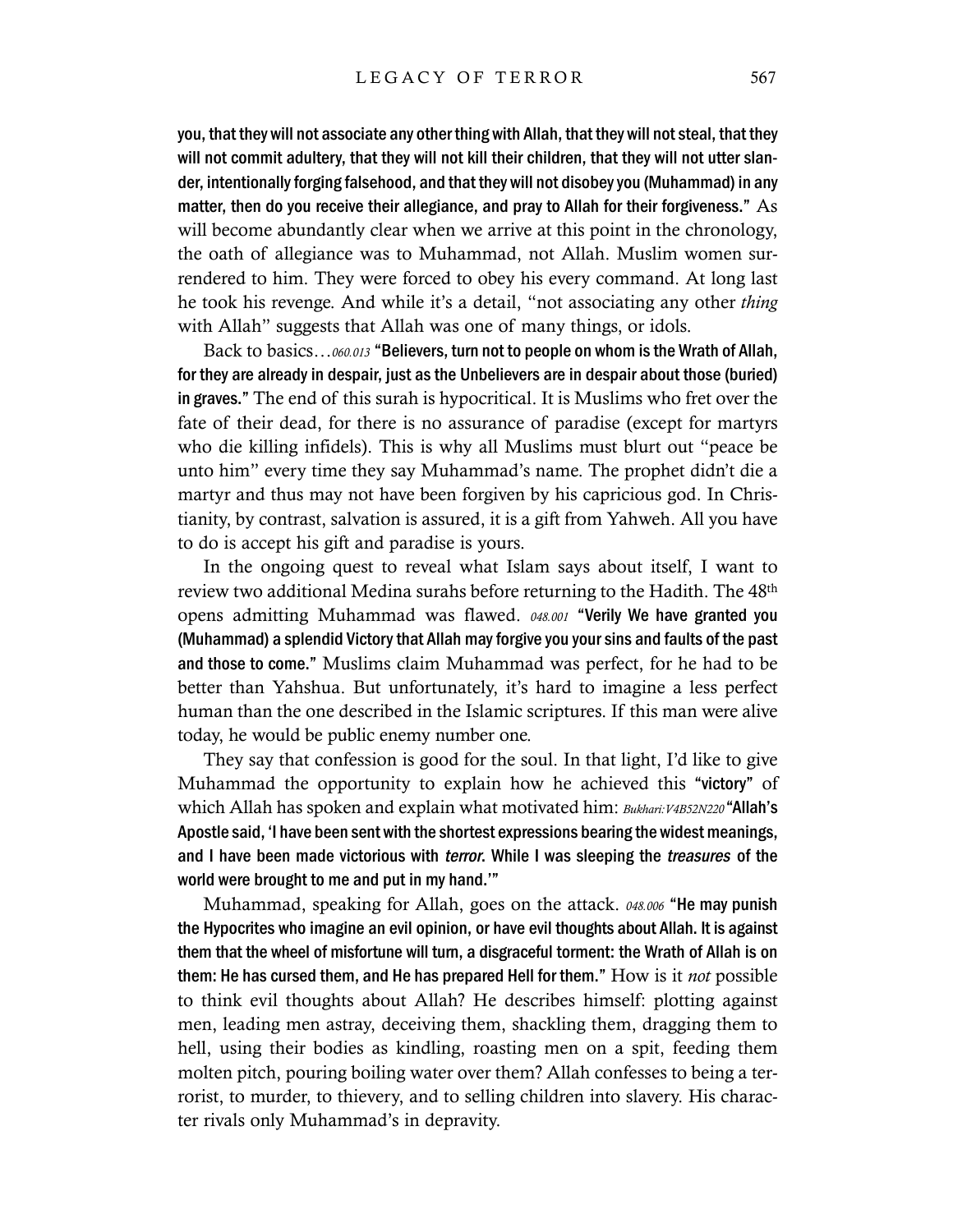Yet Muhammad and Allah believe that this is "good news," also known as "the gospel." Listen: *048.008* "We have truly sent you (O Muhammad) as a witness, as a bringer of Good News, and as a Warner: In order that you (O men) may believe in Allah and His Messenger, that you may assist him and honor him, and celebrate His praise morning and evening." Muslims have been ordered to honor Muhammad.

The next verse should help freethinkers separate themselves from the prophet's deception. *048.010* "Verily those who swear allegiance to you (Muhammad), indeed swear their allegiance to Allah." It is another confession. Muhammad *was* Allah. He created Allah's persona. He not only attributed *his* words to Allah, he used his "god" to advance his personal agenda. This whole charade has been played out to make everyone submissive to an insane megalomaniac so that he could lay claim to what he craved. If Allah's name were erased in each of the hundreds of places throughout the Qur'an that Muslims are ordered to believe in, submit to, and obey Allah *and* His Apostle, nothing would change.

By way of added proof, I'd like to bring your attention to something we will cover again later in the chronology. *Bukhari:V5B59N733* "While Umar was talking to the people, Abu Bakr said, 'Sit down, Umar!' But he refused. So the people came to Abu Bakr and left Umar. Bakr said, 'To proceed, if you used to worship Muhammad, then Muhammad is dead, but if anyone of you used to worship Allah, then Allah is alive and shall never die.'" Abu Bakr confirmed that Muslims "used to worship Muhammad." Not out of respect, mind you. They worshiped Muhammad for the same reasons they would come to worship Allah. They feared him. They knew good Muslims would kill them the moment they stopped. Islam's first historian paints the drama this way: *Tabari IX:187* "Bakr saw that Umar would not listen. He went forward. 'I swear by the Lord of the Ka'aba that Muhammad is gone. Those people who formerly worshipped Muhammad must know that the deity you worshiped is dead. Those who formerly worshipped Allah must know that Allah is still alive and immortal.'" In death, Muhammad had given birth to the god he had created in life. They became separate and distinct for the first time.

But that is not to say Muhammad didn't have help creating Islam. By his own admission he was demon possessed. His behavior and the testimony of his contemporaries confirmed it. He met with Lucifer, albeit disguised as Gabriel. While most of the Qur'an is nothing more than Muhammad whining, threatening, and seducing, some of it was inspired. Muhammad used Allah's Black Stone to satiate his cravings. Satan used it to deceive and damn mankind. Together they were the demonic trinity.

A harsh assessment? What other options do we have? Swimming in this sea of putrid immorality and grotesque criminality, confronted with such an onslaught of deceit, hatred, and violence, how can any other conclusion be drawn? There is no way to make seventy-five terrorist raids and the murder and enslavement of tens of thousands look godly. Piracy isn't good, nor is pedophilia, incest, or rape. Torturing people for money is bad. Armed with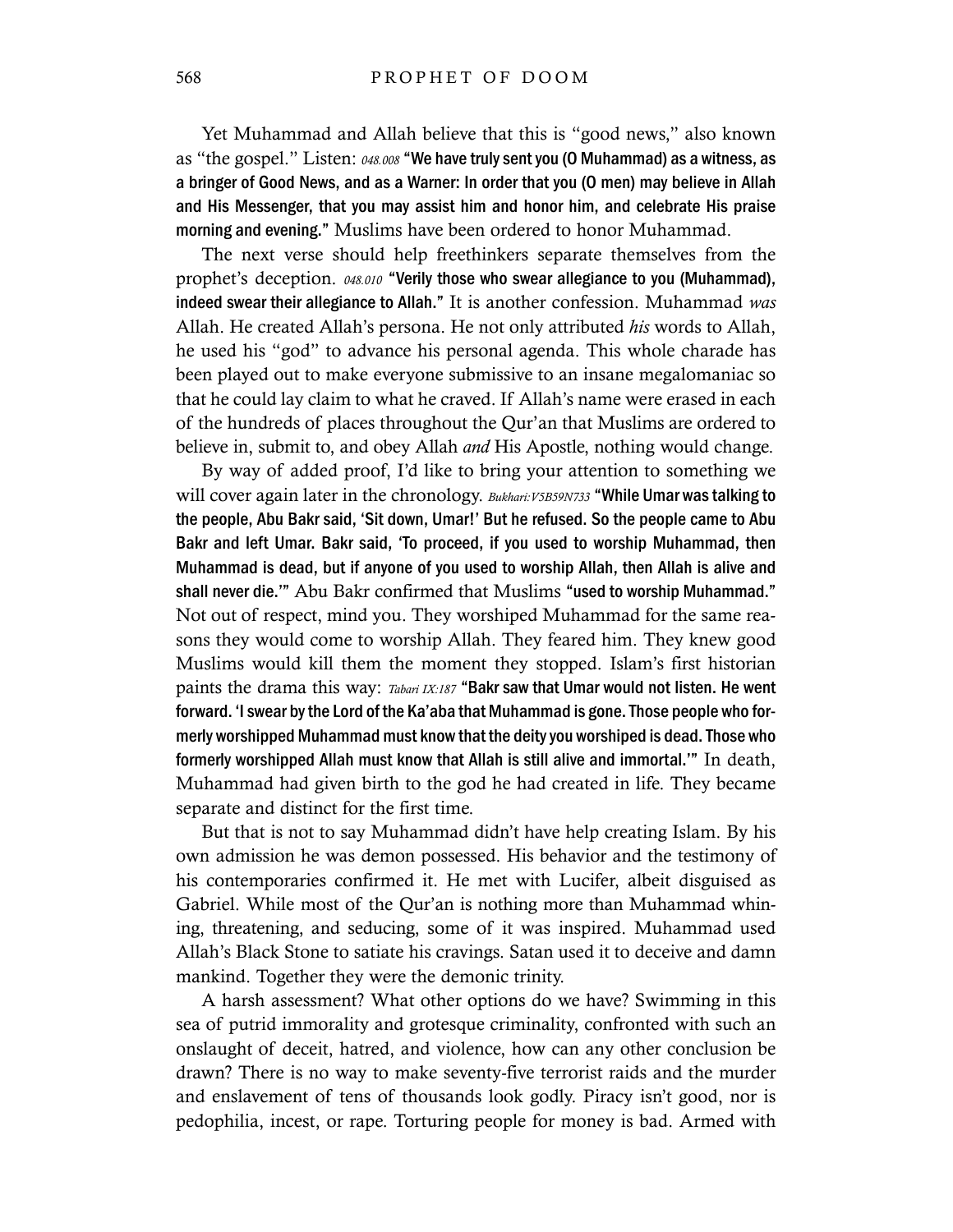the evidence—the Islamic scripture—the verdict is undeniable. Islam was a demonic scam. The religion served a man and a beast, enabling them to lord over mankind, making beasts of men.

The perverted founder of the perverse doctrine that forever enslaved the free and peace-loving Bedouins of Arabia, proclaimed: *048.011* "The desert Arabs who lagged behind [in fighting] will say to you (Muhammad): 'We were engaged in (looking after) our flocks and our families.' They say with their tongues what is not in their hearts." *048.012* "Nay, you thought that the Messenger and the Believers would never return to their families [after the raid]; this seemed pleasing in your hearts, and you conceived an evil thought, for you are a people lost (in wickedness), worthless folk doomed to perish. If any believe not in *Allah and His Messenger*, We have prepared for them a Blazing Fire!" While it's good to be consistent, being consistently bad isn't good. This is the twentieth time we have been told that Muslims who lead productive lives, who go about their business, who take care of their families, but who are not willing to leave their homes to fight on Muhammad's orders are "lost," "wicked," "worthless," "doomed," and "hell-bound."

Satan, masquerading as the capricious Black Stone, shows his true colors: *048.014* "To Allah belongs the sovereignty of the heavens and earth: He forgives whom He wills; He punishes whom He pleases." Only Lucifer would be pleased to punish.

Returning to piracy and plunder, the Devil's Advocate preaches: *048.015* "Those who lagged behind (will say), when you marched forth to capture booty (in war): 'Permit us to follow you.' They wish to change Allah's decree to say: 'You will not march with us: Allah has declared (this) beforehand.' Then they will say, 'Nay, you are jealous and envy us.' Nay, but little do they understand." I understand: "There is no booty for bad, peace-loving Muslims. Booty is only for good Muslims—the jihad terrorists," so sayeth the Lord. And before we leave this divine pearl, notice the way it began. Muslims "marched forth to capture booty in war." They did no go out to share the faith. Muhammad's militants were mercenaries, not missionaries.

*048.016* "Say (Muhammad) to the wandering [thus free] desert Arabs who lagged behind [and were thus productive and peaceful]: 'You shall be invited to fight against a people given to vehement war with mighty prowess. You shall fight them until they surrender and submit. If you obey, Allah will grant you a reward, but if you turn back, as you did before, He will punish you with a grievous torture." This may be the clearest definition yet of "good" and "bad" Muslims and their relative status. Bad Muslims are peaceful; they are against fighting. They will go to hell. Good Muslims are obedient jihad warriors, fighting until all infidels surrender—submitting to Islam. They are rewarded with booty and Allah's brothel.

Most-Merciful Allah grants the blind and the lame a "Get Out of Jihad Free" card. Since one must be blind to follow this lame religion, I'm surprised more Muslims don't take advantage. *048.017* "There is no blame for the blind, nor is it a sin for the lame, nor on one ill if he joins not in the fighting. But he that obeys Allah and His Messenger will be admitted to Gardens of Bliss. He who retreats, (Allah) will punish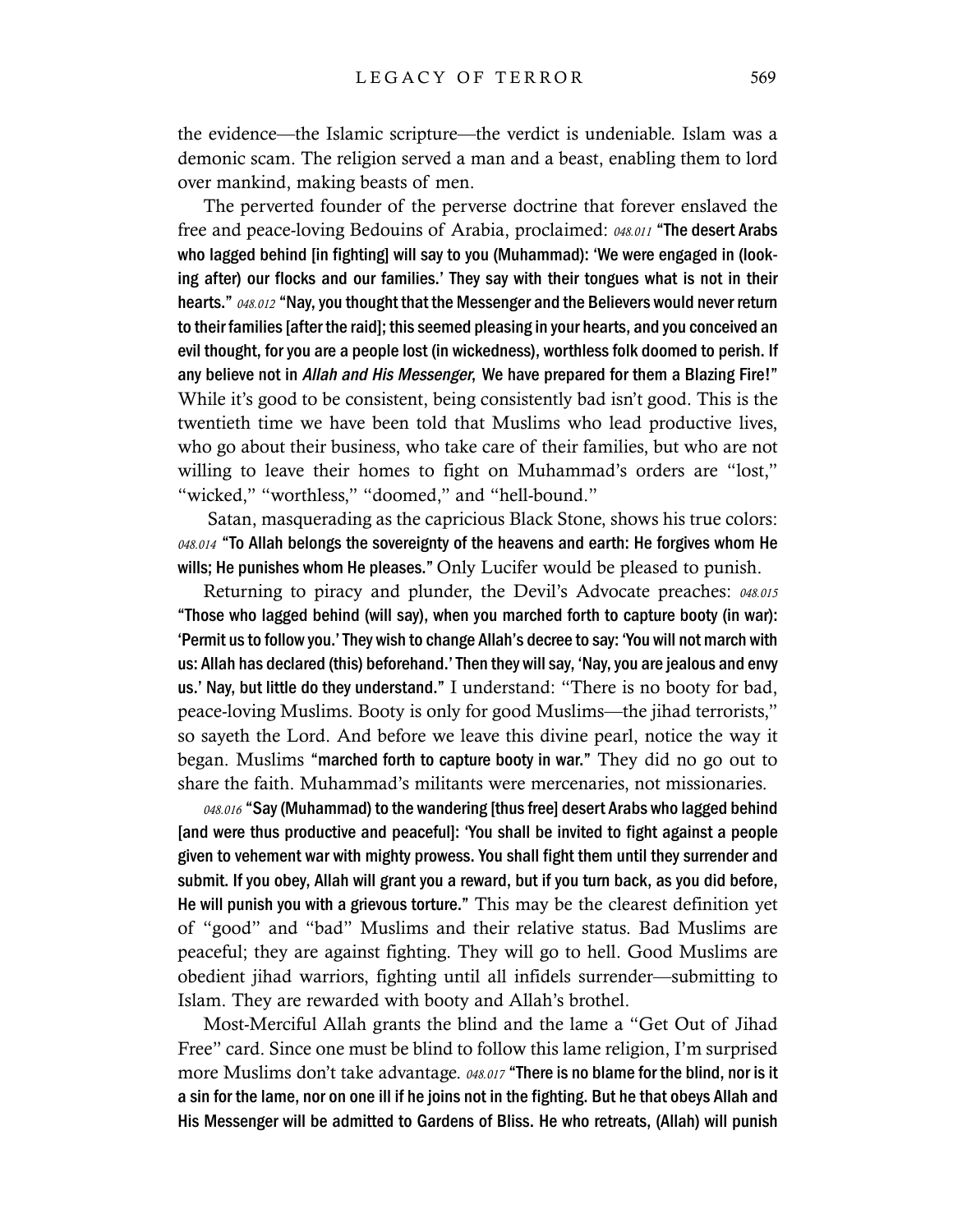him with a painful doom." Somebody had a one-track mind. Obey me and fight or go to hell. The Qur'an is as repetitive and irritating as a broken record.

*048.018* "Allah's Good Pleasure was on the Believers when they swore allegiance to you (Muhammad) under the Tree: He knew what was in their hearts, and He sent down His Sakinah to them; and He rewarded them with a speedy Victory." No he didn't. The swearing of allegiance under the tree preceded the capitulation at Hudaybiyah. There was no speedy victory—only dismay and anguish. The natives were restless wanting to kill anything that moved. No wonder team Islam can't get their Bible stories right. They can't even remember their own sorry history.

Reconfirming that Islam was about money, the Qur'an's god makes armed robbery "easy:" *048.019* "He rewarded them with abundant spoils that they will capture. Allah is Mighty, Wise [and disgusting, from a moral perspective]. Allah has promised you much booty that you shall take, and He has made this easy for you. He has restrained the hands of men from you; that it may be a sign for the Believers that He may guide you to a Straight Path [to Hell for stealing and murdering—which is precisely what this was all about]. And other benefits which you have not yet obtained." As we shall soon see, the only one who got booty from the victory over Mecca was Muhammad. He inherited his heart's desire—the Ka'aba Inc. All other Muslims lost ground, as future spoils were divided inequitably, unfairly favoring the new converts.

I would be remiss if I didn't highlight the confession. Allah promised the Muslims "abundant spoils" and "much booty." He did not promise them "many souls." Islam wasn't about salvation or even conversion. It was about conquest and money. This is a political mantra, not a religious dogma.

In Islam: war and terror were all in a day's work—standard operating procedure. *048.022* "If the unbelieving infidels fight against you, they will retreat. (Such has been) the practice (approved) of Allah in the past: no change will you find in the ways of Allah."

This next verse was "handed down" to excuse Muhammad's cowardice and capitulation at Hudaybiyah. It said that peace treaties could be used to lure an enemy into a false sense of security so that Muslims might conquer them more readily. *048.024* "It is He Who restrained their hands from you and your hands from them [with the ruse of the Hudaybiyah treaty] in the valley of Mecca, after that He gave you the victory over them [by breaking his commitment]."

Allah claims the Meccans deserved their fate because they delayed Muhammad from stealing what he coveted: a founder's share of the Ka'aba Inc. *048.025* "They are the ones who denied [Qur'an] Revelation and hindered you from the Sacred Mosque [Allah's House]." The verse goes on to explain that the reason for not trouncing the Meccans right then and there was that some believers were hiding in their huts and Allah didn't want them hurt. "Had there not been believing men and women whom you did not know that you would have trampled down and on whose account a crime would have accrued to you without knowledge, (Allah would have allowed you to force your way). If they had not been there, We would have punished the unbelievers with a grievous torture." The moral of the story is: it's good to trample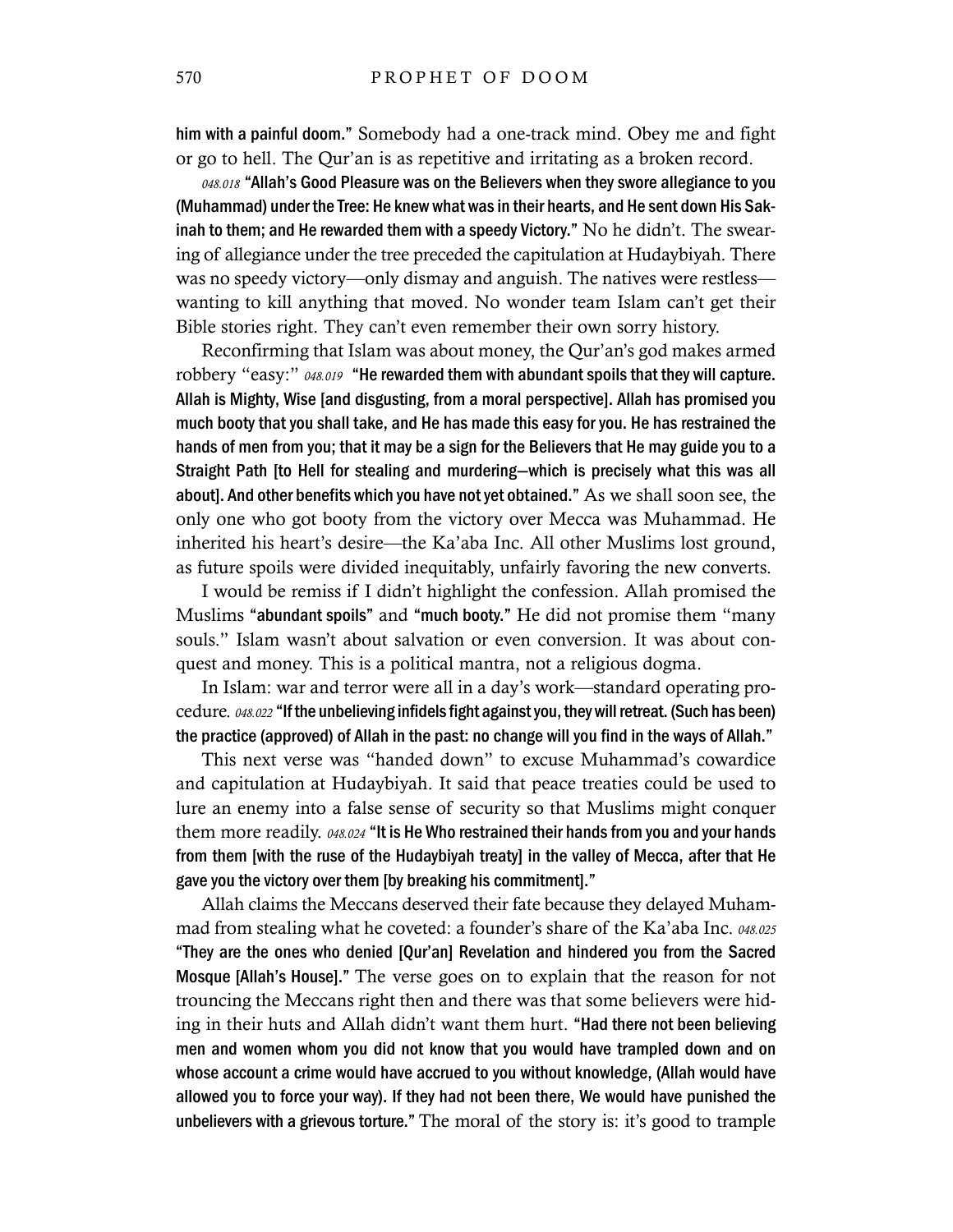down infidels so long as you are careful not to injure Muslims in the process.

Muhammad's militants had worked themselves into a lather over not being able to fight the Meccan merchants and take a spoil. But since that wasn't religious, Allah claimed: *048.026* "While the Unbelievers got up in heat and cant [insincerity or false piety]—the zealotry of the Age of Ignorance—Allah sent down His Sakinah to his Messenger and to the Believers, and made them stick close to the command of self-restraint."

The Islamic terrorists were certain that they were going to conquer Mecca because Muhammad had told them he had envisioned it in his dreams. *048.027* "Truly did Allah fulfill the vision for His Messenger: you shall enter the Sacred Mosque, if Allah wills, with minds secure, heads shaved, hair cut short, and without fear. For He knew what you knew not, and He granted, besides this, a speedy victory." This would have been a prophecy if it had actually been *written* prior to the attack on Mecca, not a dozen years later, and if the surah didn't contain post occupation passages.

Then sharing the Devil's agenda: *048.028* "It is He Who has sent His Messenger with guidance and the Religion of Truth (Islam), that he may make it superior to every other religion, exalting it over them." While Muhammad was wrong, he saw Judeo-Christianity as a competitive "religion," and his had to be better, to be "exalted over every other religion" This mirrors the true meaning of "Allahu Akbar." But how can that be if Islam was supposed to be a confirmation of the Torah and Gospels, as Allah has so often claimed? Or is this really the serpent's way of competing with Yahweh?

The verse continues to protest: "Allah is a sufficient Witness. Muhammad is the Prophet of Allah. Those who are with him are severe with Infidel unbelievers, merciful amongst themselves. You will see them bow and prostrate themselves, seeking Allah's acceptance. On their foreheads are marks, the traces of their prostration." Rub their faces in it, will you? It's so Muhammad to gloat about how he damned so many, forcing them bow to the Devil. And while that's unforgivable, how can a religion that claims its hallmark is tolerance, say: "be severe with unbelievers?"

And I'm afraid there is something far more sinister lurking here. Lucifer removed his veil when he said that his *mark* would be on their *foreheads* and that his followers would be known by their *prostrations*. Speaking of how Lucifer will use Islam in the last days, John wrote this in the 13<sup>th</sup> chapter of Revelation: "I saw another *therion* (poisonous and destructive beast) coming up out of the earth. He had two horns like a lamb [a violent counterfeit of Christ] and spoke as a *serpent* (devil or demon). He exercised power and caused mankind to *prokuneo* (to *prostrate,* kissing like a dog) themselves to the first *therion* (poisonous beast) as *protos* (the *greatest* [as in *Allahu Akbar*]) whose death stroke was adored [jihad killers are adored martyrs]. He makes *pur* (fire or lightning [Satan is the Prince and Power of the Air]) come from the sky in the presence of men. And he *planao* (*deceives*, leads astray, or seduces [i.e., perpetrates Islam]) mankind by the means of the *signs* which he had power to do [control weather]; saying to the people that they should build a statue to him,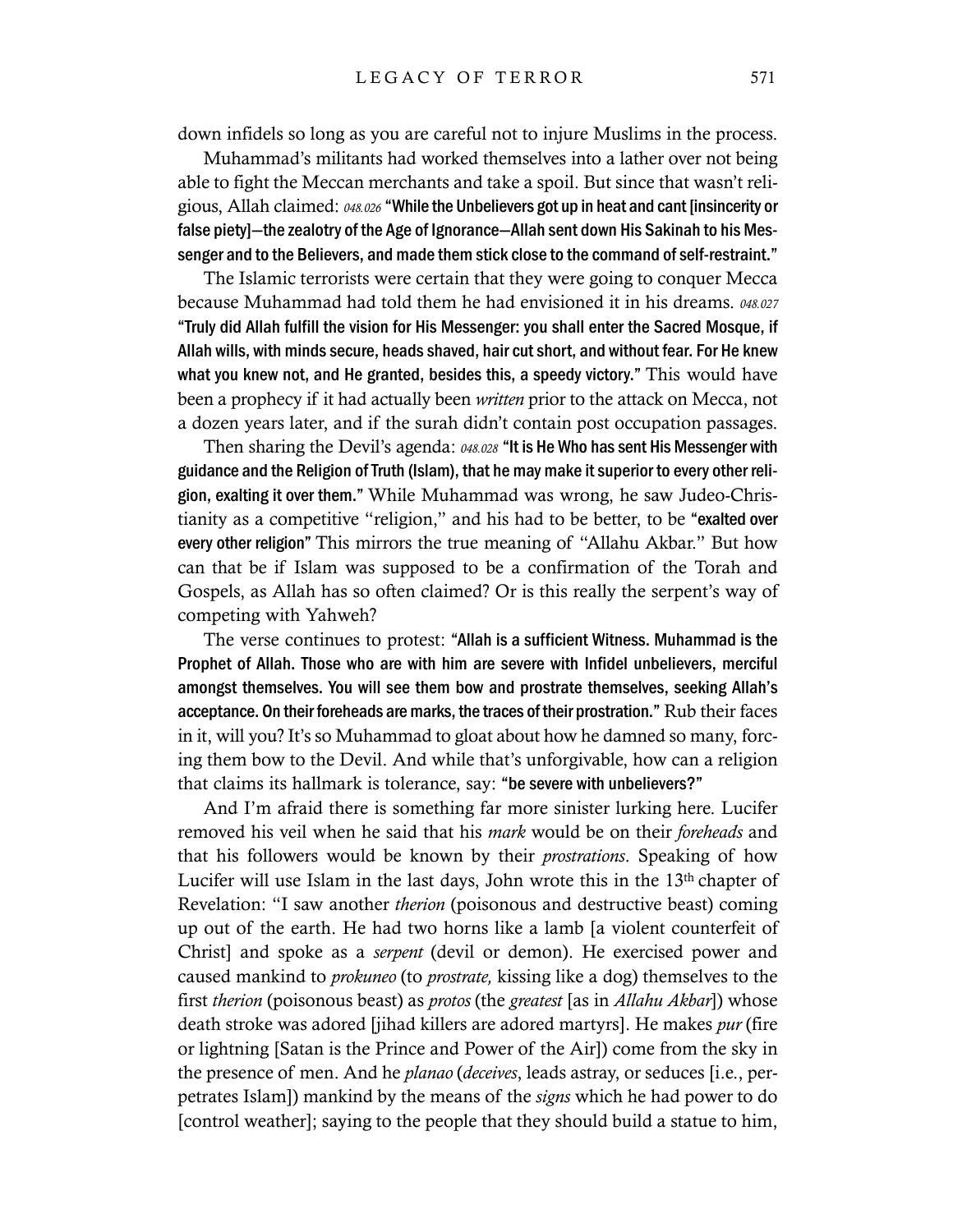showing that he had survived the stroke of the *sword*. The *therion* (poisonous and destructive beast) made the idol come to life, and it said that whoever did not *prostrate* themselves to the image of the *therion* should be slain [kill all non-Muslims]. And he requires all, small and great, rich and poor, *eleutheros* (exempt from obligation [i.e., non-Muslims]) and *doulos* (submissive [i.e., Muslims, Islam means submission]), to receive a *charagma* (scratch or etching, a *mark* of servitude) on their *right hand* (*Qur'an 056.008*) or on their *forehead* (*Qur'an 048.028*). No man may buy or sell, except those who have the *charagma* of the *onoma* (authority or character) of the *therion* (poisonous and destructive beast), or the number of his *onoma*. Let him with understanding calculate the *arithmos* (number or reckoning) of the *therion* (beast): for it is the number of a man; and his number is 666." Rather than invent a new dogma to oppress mankind, the AntiChrist and his False Prophet will use Islam.

While the last Qur'an verse spoke of the "marks on their foreheads, the traces of their prostration," Muslims were also known by their right hand. *Bukhari:V8B76N545* "Allah's Apostle, said, 'All who are called to account on the Day of Doom will be ruined.' Aisha said, 'O Allah's Apostle! Hasn't Allah said: "For him who will be given his record in his right hand, he surely will receive an easy reckoning?"' (Qur'an 84:7) The Apostle said, 'That (Verse) means only the presentation of accounts, but anybody whose account is questioned will be punished.'" A "reckoning" is an "accounting" so Aisha was right. Muhammad had contradicted Allah and confirmed John's prophecy.

Ever desirous of being accepted as a real prophet, our counterfeit proclaimer ended the 28th verse and the 48th surah by errantly suggesting that marks and prostrations are godly identifiers in the Bible. "This likeness is in the Taurat [Torah]; and their similitude in the Injeel [Gospel]." Yes, the Scripture alludes to prostrations and marks, but they are Satanic references, not godly. Just as Christ's "Love your enemy" is the antithesis of "be severe with unbelievers." And the distinction is important. Since the Gospels say one thing and the Qur'an says another, they couldn't have been inspired by the same spirit. Loving and afflicting are opposite paths; they cannot both lead to paradise. One path leads in an entirely different direction.

The 47<sup>th</sup> surah is as warped as the man it was named after—"Muhammad." *047.001* "Those who disbelieve and hinder (men) from Allah's Path, He renders their actions vain and ineffective. But those who believe and work good deeds, and believe in what is revealed to Muhammad—for it is the Truth from their Lord—He will remove from them their ills and improve their condition."

I'd like to put that to the test—to see if Muhammad is telling the truth for a change. If what he said is accurate, you'd expect Christian and Jewish nations to be impoverished and Muslim nations to be flourishing. How is it then that the productivity per capita in Islamic nations is the lowest in the world? Why doesn't any Muslim country produce a single manufactured product of sufficient quality to sell on world markets? Why doesn't Islam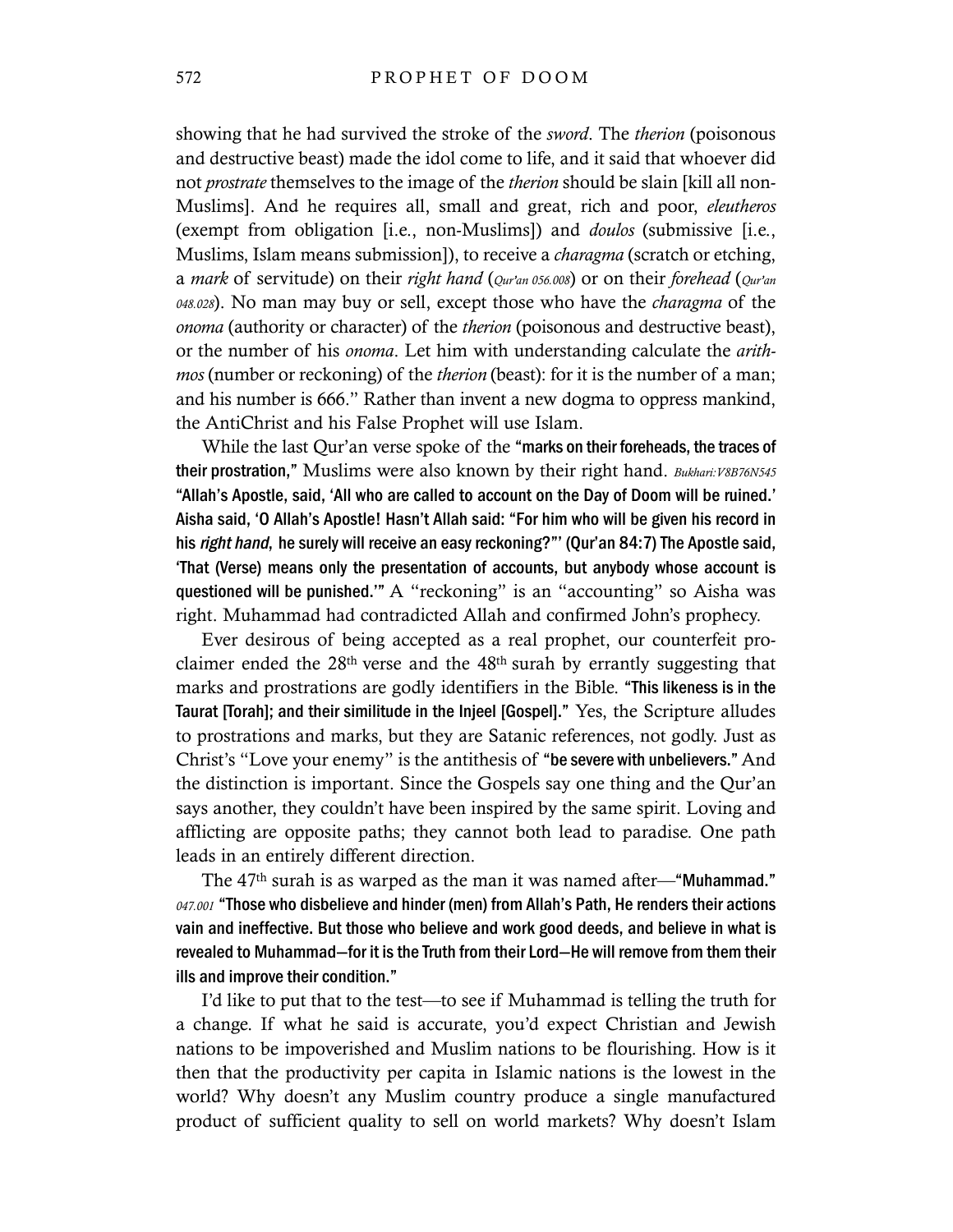have a single world-class university or boast of a great advancement in literature or science? Why are freedoms and human rights trampled amongst people who have faith in what was revealed to Muhammad? Why are women and minorities abused in such nations if Allah has "improved their condition?" Why isn't there a single Muslim state that succeeds as a democracy? Why hasn't there ever been one? Why is the inverse true in Christian and Jewish countries? Why is the disparity so large, universal, and unflattering between Islam and other creeds? And why did Muhammad's Muslims have to live like parasites—plundering their way to infamy—if Allah could improve their condition? You don't suppose that Islam could be at fault because Muhammad was lying, do you?

Muslims will protest that between 750 and 850 A.D. they made great strides in science. But even that is misleading, as all they really did was have literate Christian slaves preserve the Greek manuscripts they had stolen from the Byzantines. During this period educated Persians, not ignorant Arabs, were in control of Islam. And the timing was crucial. Oral recollections of Muhammad's savagery and deception had faded, as five generations had come and gone since his death. The Sira, the first written account of Muhammad's poisonous and destructive dogma, was distributed by way of Hisham's and Tabari's manuscripts and Islam's golden age ended. Fundamental Islam damned Muslims and impoverished their condition.

*047.003* "This because those who disbelieve follow vanities, while those who believe follow truth from their Lord: Thus does Allah coin for men their similitudes [resemblances] as a lesson. Whoever denies faith [in Islam and Muhammad], his work is of no account, and in the hereafter he shall be one of the losers." This is written at the level of a gradeschool bully. You'd think that if you were going to claim the Qur'an was written by God, you'd do a better job. German scholar Salomon Reinach agrees: "From the literary point of view, the Qur'an has little merit. Declamation, repetition, puerility, a lack of logic and coherence strike the unprepared reader at every turn. It is humiliating to the human intellect to think that this mediocre literature has been the subject of innumerable commentaries, and that millions of men are still wasting time in absorbing it."

Yet we must expose it because Allah wants Muslims to smite, wound, kill, overpower, subdue, and imprison infidels. *047.004* "So, when you clash with the unbelieving Infidels in battle (fighting Jihad in Allah's Cause), smite their necks until you overpower them, killing and wounding many of them. At length, when you have thoroughly subdued them, bind them firmly, making (them) captives. Thereafter either generosity (free them) or ransom (them based upon what benefits Islam) until the war lays down its burdens. Thus are you commanded by Allah to continue carrying out Jihad against the unbelieving infidels until they submit to Islam." That was especially vicious.

Pretending to be more powerful than he really is, Lucifer cries: "But if it had been Allah's will, He Himself could have exacted retribution and punished them (without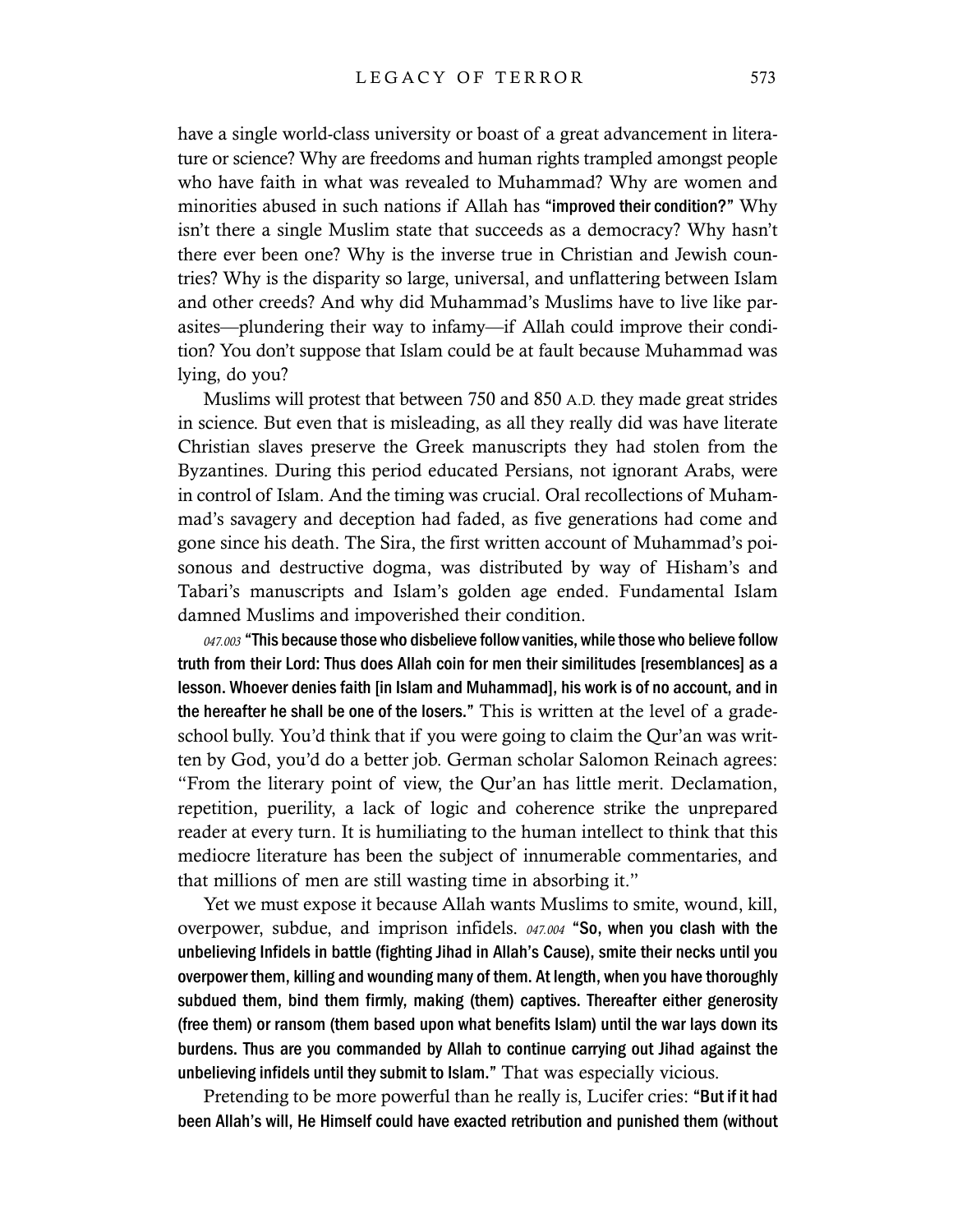your help). But He lets you fight in order to test you. But those who are killed in Allah's Cause [Jihad], will never let their deeds go to waste." Keep in mind that the Qur'an is talking about the deeds of Jihad terrorists. (One doesn't get "killed" in a "spiritual struggle.") The "test" is of a Muslim's ability to kill.

The Islamic reward for terror, kidnapping, and murder is Allah's Garden of Bliss. *047.005* "Soon will He guide them and improve their condition, and admit them to the Garden which He has made known to them. Believers, if you will help [fight] (in the Cause of) Allah, He will help you, and make your foothold firm."

*047.008* "But those who reject (Allah and Islam), for them is perdition and destruction, and (Allah) will render their deeds ineffective. That is because they hate the (Qur'an and Sunnah) Revelation; so He has made their deeds fruitless. Have they not traveled through the earth to see the fate of those before them? Allah wiped them out, bringing utter destruction, and similar (fates await) them." Not only is Islam's dark spirit destructive now, he's always been that way. Death litters his path.

*047.012* "Allah will admit those who believe and do good deeds [the best of which is jihad] to Gardens while those who disbelieve will enjoy and eat as the beasts eat; the Fire will be their abode." Muhammad told Muslims they will always be brutal and vengeful. *Bukhari:V8B76N542* "Allah's Apostle said, 'The believers, after being saved from the Fire, will be stopped at a bridge between Paradise and Hell and mutual retaliation will be established among them regarding wrongs they have committed in the world against one another. After they are cleansed and purified through the retaliation, they will be admitted into Paradise.'" In Islam, retaliation cleanses and purifies, not atonement.

*047.012* "And how many cities, with more power than your city (Muhammad) which has driven you out, have We destroyed?" I don't know. How many, besides New York and Washington, Beirut and Jerusalem?

Lucky us. Allah is about to share another parable. *047.015* "(Here is) a Parable of the Garden which those who fear and keep their duty are promised: in it are rivers of unpolluted water; rivers of milk which the taste never changes; rivers of wine, a delicious joy to the drinkers; and rivers of running honey pure and clear. In it there are all kinds of fruits with pardon from their Lord. (Are those in such Bliss) like those who shall dwell forever in the Fire, and are given to drink, boiling water that tears their bowels to pieces, and cutting their intestines to shreds?" Allah is such a lovely storyteller.

According to the Qur'an, those who lived with Muhammad didn't believe him. *047.016* "And among them are men who listen to you (Muhammad), but in the end, when they leave you, they say: 'What is this he is saying now?' Such are men whose hearts Allah has sealed, and who follow their own lusts," the hypocrite declared.

047.020 "Those who believe say, 'How is it that no surah was sent down (for us)?' But when a categorical [definite, decisive, or uncompromising] surah is revealed, and fighting and war (Jihad, holy fighting in Allah's Cause) are mentioned and ordained, you will see those with diseased hearts looking at you (Muhammad) fainting unto death. Therefore woe unto them!" "Woe" is a bad thing. It usually precedes destruction or damnation. Here it's being used to warn the "diseased," peaceful Muslims—which as you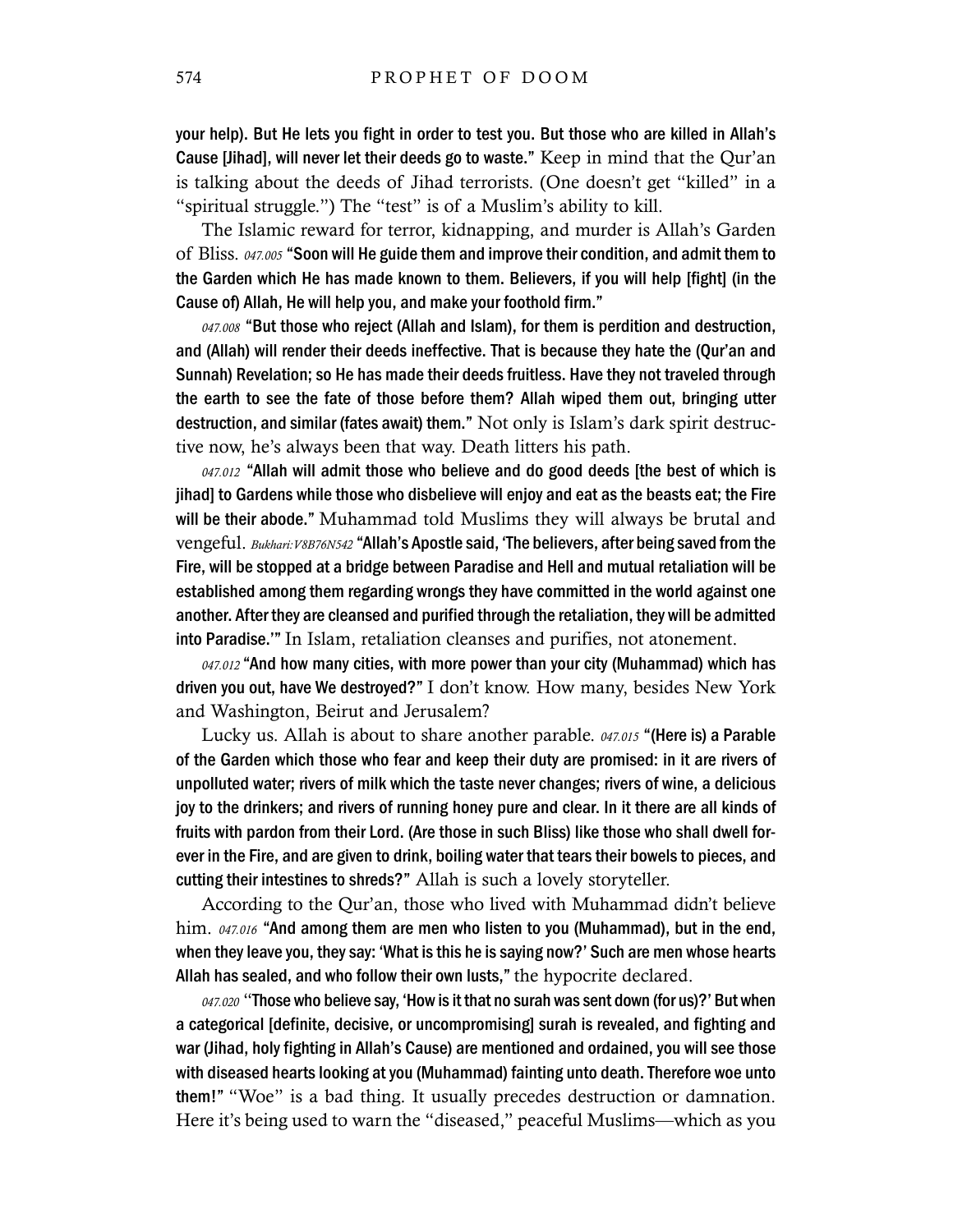have surmised, is an oxymoron. According to the Qur'an, a peaceful person cannot be a Muslim. Those who believe otherwise are hypocrites.

The Qur'an's last surahs could be reduced to "obey, pay, and fight." Islam is now completely devoid of choice, prosperity, peace, or freedom. *047.021* "Were they to obey, showing their obedience in modest speech, after the matter (of preparation for Jihad) had been determined for them, it would have been better. Is it to be expected that if you [Muslim] were put in authority and given command that you would do mischief in the land and sever your ties of kinship. Such men are cursed by Allah. He has made them deaf, dumb and blind." Once again, Muhammad/Allah is acting like Satan. He is demeaning his followers by projecting his own flaws onto them. It's hard to fathom "mischief" worse than that depicted in the Islamic Hadith.

Still rebuking the men he made deaf, dumb, and blind, Muhammad, speaking as Allah, asks: *047.024* "Do they not understand the Qur'an [and its order to obey me and kill for me]? Nay, on the hearts there are locks preventing them from understanding."

Those who translated the Noble Qur'an for the Fahd family dictators in Saudi Arabia wanted us to know how Muhammad interpreted these verses. *Bukhari:V6B60N354* "The Prophet said, 'Allah created His creation, and when He had finished it, the womb got up and caught hold of Allah whereupon Allah said, "What is the matter?" On that, the womb said, "I seek refuge with you from those who sever the ties of kin." On that Allah said, "Will you be satisfied if I bestow My favors on him who keeps your ties?" The womb said, "Yes, my Lord!" Then Allah said, "If you wish, you can recite: 'Would you then if you were given authority do mischief and sever your ties of kinship?'"'"

The Qur'an protests: *047.025* "Those who turn back [retreat] as apostates after guidance was manifest to them, Satan has seduced with false hopes. This, because they said to those who hate what Allah has revealed, 'We will obey you in part of this matter.'" The peaceful Muslims didn't like fighting and stealing. Their consciences couldn't handle the strain. So Allah ordered the good killer Muslims to put the peaceful ones out of their misery. *004.089* "They wish that you would reject Faith, as they have, and thus be on the same footing. Do not be friends with them until they leave their homes in Allah's Cause. But if they turn back from Islam, becoming renegades, seize them and kill them wherever you find them." It's not much of a choice. If you are a good Muslim you're a bad person. If you're a bad Muslim you're a dead person.

The Islamic god continued to terrorize the peaceful former Muslims. *047.027* "But how when the angels take their souls at death, and smite their faces and their backs? This because they followed that which angered Allah and hated that which pleased him, [Jihad]. So He nullified their deeds. Or do those with diseased hearts think that Allah will not bring to light their rancor and malice?" Living peacefully is now called "rancor and malice." Peace makes Allah angry and Jihad pleases him. Swell.

Allah confirms the criterion upon which he judges men. *047.031* "And We shall try you until We know those among you who are the fighters; and We shall try your reported (mettle)." A god who knows and sees all doesn't need a "test" to determine which Muslims are the best terrorists. And testing a man's willingness to fight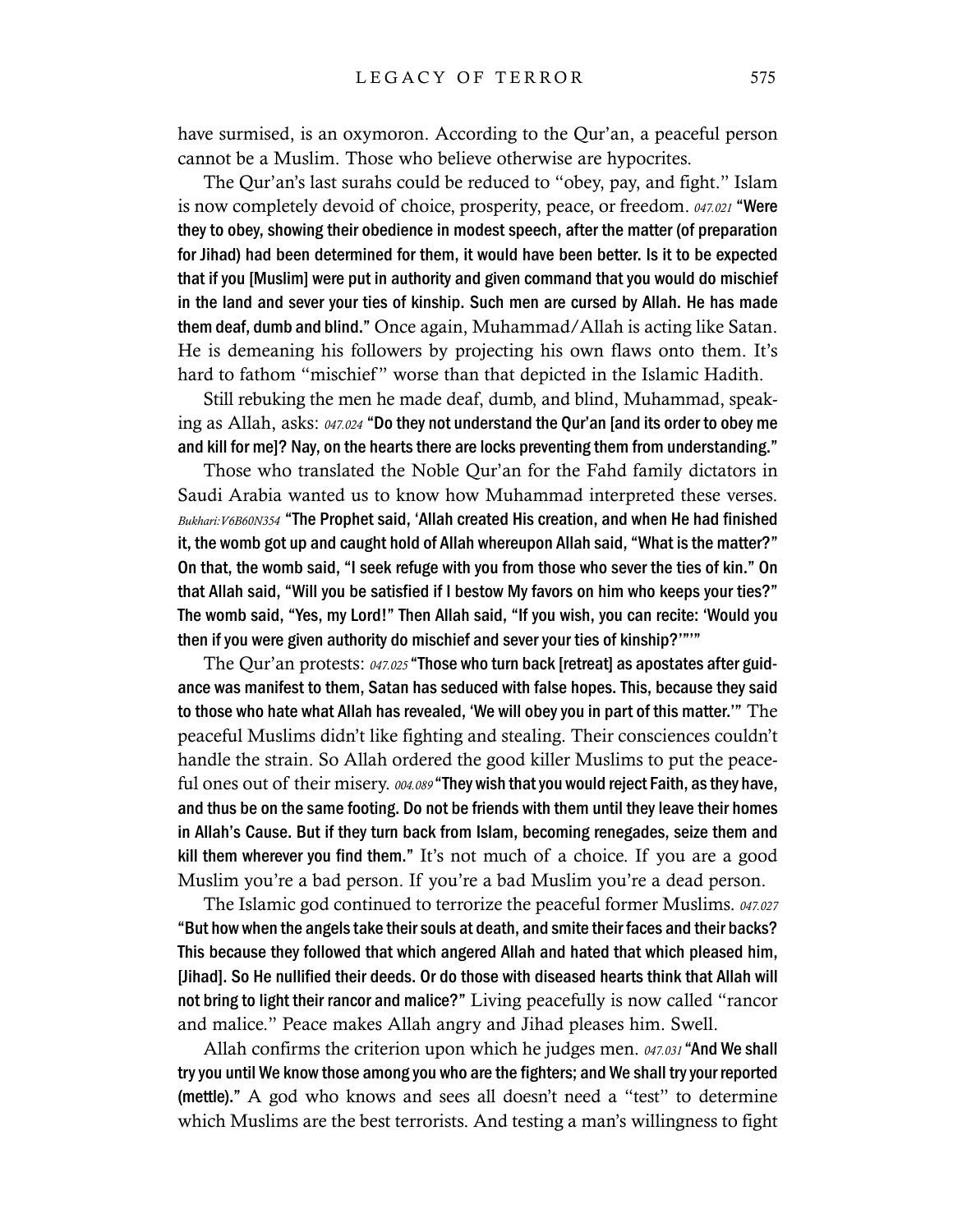might be a worthy measure for the military but not for a religion.

*047.032* "Those who disbelieve, hinder (men) from the Cause of Allah and resist the Messenger after Guidance has been clearly shown to them will not injure Allah in the least." It's hard to hurt a rock god, I suppose.

Returning to the Qur'anic chorus: *047.033* "Believers, obey Allah and obey the Messenger, and make not vain your deeds! Those who disbelieve and hinder (men) from the Cause of Allah, then die rejecting, Allah will not pardon them. Do not falter; become faint-hearted, or weak-kneed, crying for peace. You have the upper hand, for Allah is with you. He will not grudge (the reward of) your deeds." So why do so many Muslims reject their god's orders and cry: "peace?" Peace is a sign of weakness. Don't they know that such words are an express ticket to the Islamic Hell? The fact is: if you are a peaceful Muslim, your "god" hates you.

Placed in context of the terror these words have inspired, I find this entire Jihad surah repulsive. While Islamic terror was a game to Muhammad, it isn't for his victims. *047.036* "The life of this world is but play and amusement, a sport and frivolity. If you believe and fear Allah, He will not ask for your possessions. But if He were to ask you for all of them, and press you to spend in Allah's Cause, you would hoard it, acting niggardly." But surely, Muhammad wouldn't ask them for their money just to fund some frivolous terrorist campaign would he... *047.038* "Behold and beware: you are those invited to spend (of your substance) in the Cause of Allah [Jihad]: But among you are some who are niggardly at the expense of their own souls. If you turn back and retreat Allah will substitute other people instead of you!" Muhammad's Jihad fighters were as expendable as his wives. Loyalty was not valued in Islam. And that's not good if you're a suicide bomber, bartering this life for the next.

 $\uplus$   $\uplus$   $\uplus$   $\uplus$   $\uplus$ 

Moving from the Qur'an to the Hadith we find that one book was as violent as the other. *Tabari VIII:139* "In this year the Messenger of Allah commanded Ghalib Abdallah to go on a raid to Kadid against the Mulawwih [a confederate of the Banu Bakr]. They traveled until they encountered Harith. Ghalib said, 'We captured Harith,' but he said, 'I came only to become a Muslim. Ghalib replied, 'If you have come as a Muslim, it will not harm you to be bound for a day. If you have come for another purpose, we shall be safe from you.' So he secured him with rope and left a little black man in charge, saying, 'If he gives you any trouble, cut off his head.'"

*Tabari VIII:140* "We continued on until we came to the bottomland of Kadid and halted toward evening, after the mid-afternoon prayer. My companions sent me out as a scout. I went to a hill that gave me a view of the settlement and lay face down on the ground. One of their men looked and saw others lying with me on the hill. He said to his wife, 'I see something. Let's see what the dogs have dragged away.' She wasn't missing anything so he asked her for his bow and arrows. He shot twice and hit my side and shoulder, but I did not move. He said, 'If it were a living thing it would have moved.'"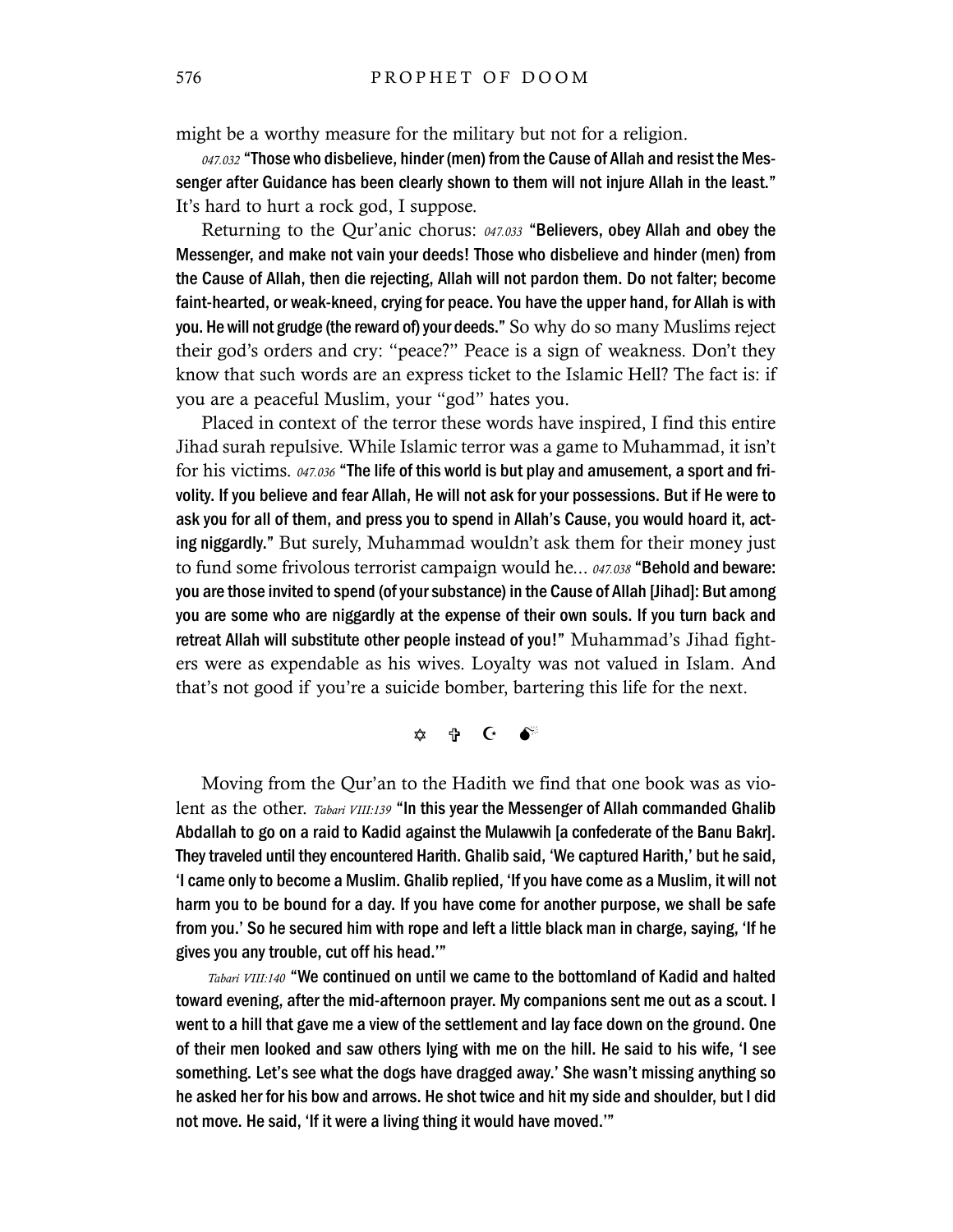Proving that the religion corrupted the terrorists rather than the other way around: *Tabari VIII:141* "We gave them some time until their herds had come back from pasture. After they had milked their camels and set them out to rest, we launched our raid. We killed some of them, drove away their camels, and set out to return. Meanwhile, the people appealed for aid from the rest of their tribe. But we moved quickly. When we passed Harith [the man they had bound on the way to the raid], we grabbed him. Reinforced, the villagers were too powerful for us. But Allah sent clouds from out of the blue, and there was a torrent that no one could cross so we eluded the tribesmen with what we had taken. The battle cry of the Companions of the Messenger of Allah that night was: 'Kill! Kill! Kill!'" If this were the only Hadith in all of Islam it would be sufficient to prove that Muhammad was responsible for manufacturing terrorists. But it does not stand alone. It is but one of a thousand confirmations shouting out to all who will listen: Islam causes men to: "Kill! Kill! Kill!"

Moving to the next Hadith, we find Muhammad sending another letter. *Tabari VIII:142* "Whoever prays our prayer, eats of our sacrifice, and turns to our Qiblah is a Muslim. Incumbent on whoever refuses is the payment of the jizyah tax." It was all about money. If you surrender, you pay the zakat. If you don't submit you pay the jizyah. But either way you pay the prophet.

*Tabari VIII:142* "The Messenger made peace with them on condition that the Zoroastrians should be required to pay the jizyah tax [so onerous, it's akin to economic suicide] that one should not marry their women. The Prophet exacted the zakat tax on the wealth of the two men who [said that they] believed in him and collected the jizyah from all of the Zoroastrians." Khadija's Profitable Prophet Plan was paying dividends.

*Tabari VIII:143* "In this year a twenty-four man raiding party led by Shuja went to the Banu Amir. He launched a raid on them and took camels and sheep. The shares of booty came to fifteen camels for each man. Also a raid led by Amr went to Dhat. He set out with fifteen men. He encountered a large force whom he summoned to Islam. They refused to respond so he killed all of them." I do believe that Allah lied in the  $2<sup>nd</sup>$  surah when he said: *002.256* "There is no compulsion in the matter of religion."

Consistent with the Qur'anic mantra, the Hadith confirms that Islam was about obedience to Muhammad. *Tabari VIII:145* "The Prophet said, 'Amr, swear allegiance; for acceptance of Islam cuts off what went before.' So I swore allegiance to him."

Following this religious interlude, the Hadith returns to its never-ending saga of terrorist raids. *Tabari VIII:146* "The Prophet sent Amr to Salasil with 300 men. The mother of As was from Quda'ah. It has been reported that the Messenger wanted to win them over by that. Amr asked for reinforcements from the Ansar and Emigrants including Bakr and Umar with 200 more men." While it's not clear what happened in Salasil, we soon find the same gang heading for Khabat. *Tabari VIII:147* "During the expedition they suffered such severe dearth and distress that they divided up the dates by number. For three months they ate leaves from trees."

Naturally, that leads us to another raid, this one for sex. *Tabari VIII:149* "Abdallah married a woman but couldn't afford the nuptial gift. He came to the Prophet and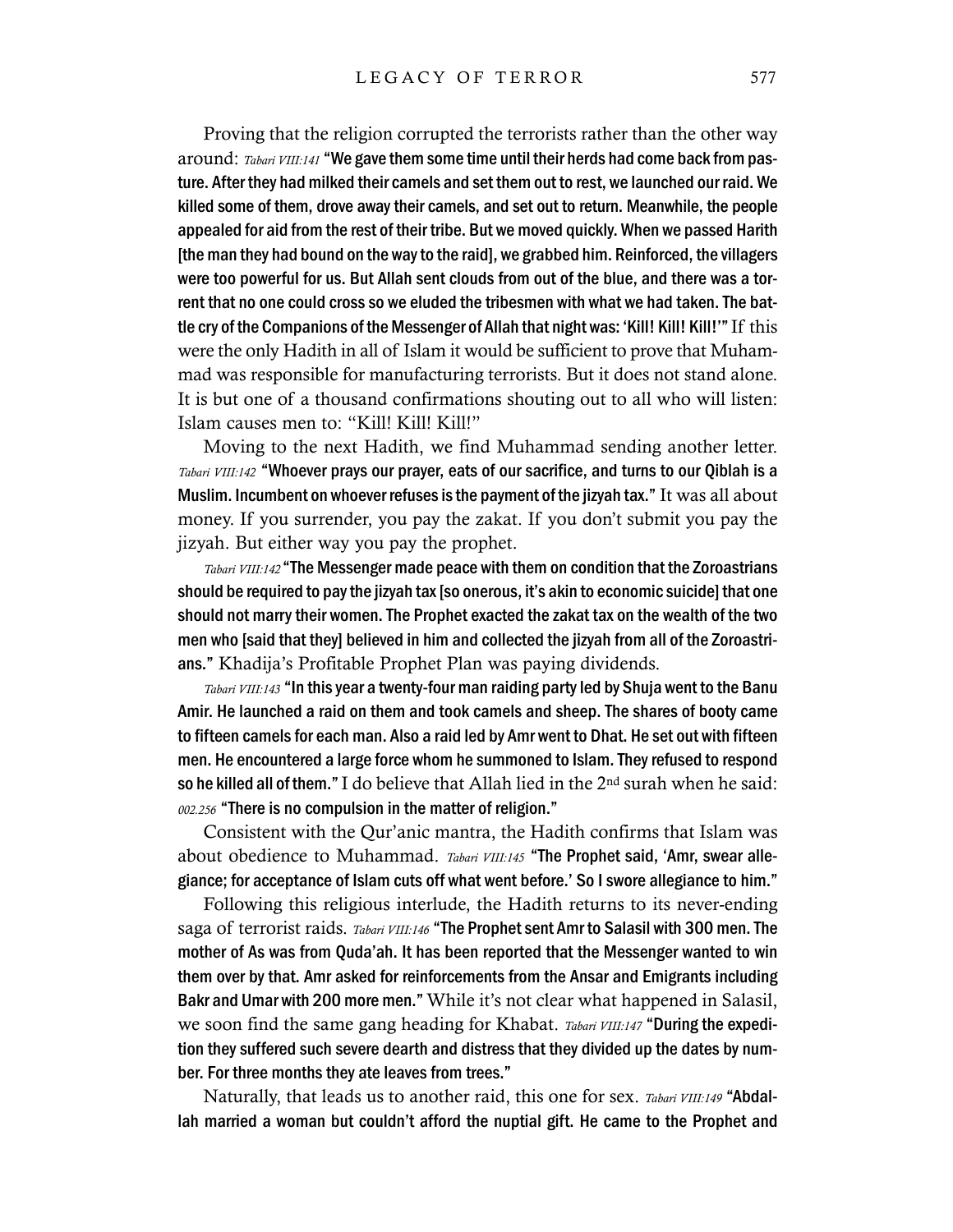asked for his assistance." But the miserly warlord said, "I have nothing with which to help you." So our love starved Muslim accepted a summons from his prophet:

"'Go out and spy on the Jusham tribe,' he asked. He gave me an emaciated camel and a companion. We set out armed with arrows and swords. We approached the encampment and hid ourselves. I told my companion, 'If you hear me shout Allahu Akbar and see me attack, you should shout Allah is Greatest and join the fighting.'"

*Tabari VIII:150* "When their leader, Rifa'ah, came within range, I shot an arrow into his heart. I leaped at him and cut off his head. Then I rushed toward the encampment and shouted, 'Allahu Akbar!' The families who were gathered there shouted, 'Save yourself.' They gathered what property they could, including their wives and children. We drove away a great herd of camels and many sheep and goats and brought them to the Messenger. I brought him Rifa'ash's head, which I carried with me. The Prophet gave me thirteen camels from that herd as booty, and I consummated my marriage." Page after page, Hadith after Hadith, it's just overwhelming. It's hard to believe that anything could be this destructive—annihilating people, property, and values.

Consistent with that theme, the next Islamic Tradition infers that terror was more profitable than working and that booty came in many forms—some more pleasing than others. *Tabari VIII:151* "The Prophet sent Ibn Abi out with a party of sixteen men. They were away for fifteen nights. Their share of booty was twelve camels for each man, each camel was valued in the accounting as being worth ten sheep. When the people they raided fled in various directions, they took four women, including one young woman who was very beautiful. She fell to Abu Qatadah. The Prophet asked Abu about her. Abu said, 'She came from the spoils.' The Messenger said, 'Give her to me.' So Abu gave her to him, and the Prophet gave her to Mahmiyah."

Kidnapping, selling, and trading humans is an abomination—especially when it entails young women for sex. And while America is not without blame, our forefathers knew slavery was wrong and ultimately 600,000 Americans died trying to settle the matter. No one claimed that he had received scripture revelations approving slavery or rape. And no American founded a religion based upon the capture and sale of humans. Muhammad did.

*Tabari VIII:151* "Allah's Apostle sent us to Idam. This was before the conquest of Mecca. As Adbat passed us; he greeted us with the greeting of Islam, 'Peace be upon you.' [Think about how perverted and deceitful that greeting was, and continues to be, in the midst of this barbarism.] So we held back from him. But Muhallim attacked him because of some quarrel, and he killed him. Then he took his camel and his food. When we reported what had happened to the Prophet, he said that the following Qur'an was revealed concerning us: 'Believers, when you are journeying in the path of Allah, be discriminating." This was from Qur'an 4:94 which actually dates to the prior year. But by providing this Hadith, Muhammad confirmed that my earlier interpretation was correct.

*Tabari VIII:152/Ishaq:531* "While the polytheists supervised the hajj pilgrimage, the Prophet sent out his expedition to Syria. It met with disaster." This was the first Islamic raid on Christians, and it did not go well. "They equipped themselves and set out with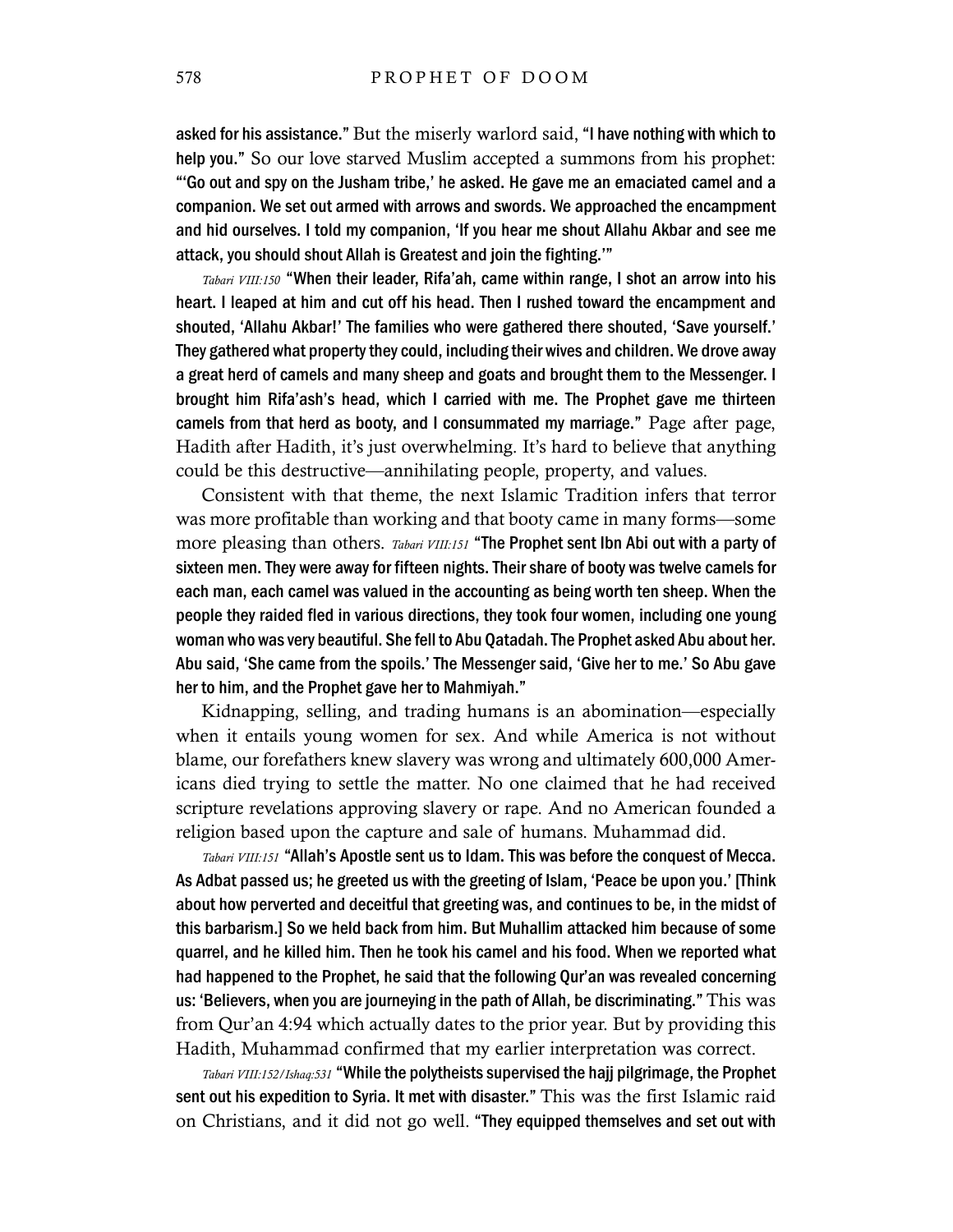3,000 men. As they bade farewell, the Commanders of Allah's Apostle saluted him." However, one of them was crying. "What is making you weep?' someone asked. He said, 'I heard the Prophet recite a verse from the Qur'an in which Allah mentioned the Fires of Hell: "Not one of you there is, that shall not go down to it, that is a thing decreed." I do not know how to get out of Hell after going down there.'" Muhammad had scared him.

Marching off to kill and plunder Christians, the Muslim militants sang the following tune in rajaz meter: *Tabari VIII:153/Ishaq:532* "I ask the Merciful One for a pardon and for a sword that cuts wide and deep, creating a wound that shoots out foaming blood. I ask for a deadly thrust by a thirsty lance held by a zealous warrior that pierces right through the guts and liver, slitting the bowels. People shall say when they pass my grave, 'Allah guided him, fine raider that he was, O warrior, he did well.'" Lovely.

*Tabari VIII:153/Ishaq:532* "The men journeyed on and encamped at Mu'an in Syria. They learned that Heraclius had come with 100,000 Greeks and Byzantines joined by 100,000 Arabs." That's not true, but why bicker over facts now. There is much more at stake than errant reporting. *Tabari VIII:154* "The Muslims spent two nights pondering what to do. [Unable to think on their own…] They were in favor of writing to the Prophet to inform him of the number of the enemy. 'Either he will reinforce us or he will give us his command to return.'" Muslims lose their ability to think wisely or independently. These men were outnumbered sixty to one. They were facing a real armyfor the first time. These were not merchants or farmers.

*Tabari VIII:153/Ishaq:533* "Abdallah Rawahah encouraged the men, saying, 'By Allah, what you loathe is the very thing you came out to seek—martyrdom. We are not fighting the enemy with number, strength, or multitude, but we are fighting them with this religion with which Allah has honored us. So come on! Both prospects are fine: victory or martyrdom.' So they went forward." These men had been sent out as Jihadists on a Holy War by none other than Islam's lone prophet. Their motivation was to die martyrs and thus gain entry into Allah's whorehouse. Thus fundamental Islam is no different than the Islam that motivated the 9/11 suicide bombers.

Like the victims of every other Islamic terrorist raid, the Byzantines had done nothing to the Muslims. But unlike so many others, these men were prepared. *Tabari VIII:155* "When I heard a verse being recited, I wept. Someone tapped me with a whip and said, 'What's wrong little fellow?' 'Allah is going to reward me with martyrdom, and I am going back between the horns of the camel saddle.'"

*Tabari VIII:156/Ishaq:534* "The men journeyed on and were met by Heraclius' armies of Romans and Arabs. When the enemy drew near, the Muslims withdrew to Mu'ta, and the two sides encountered each other. Zayd fought with the war banner of the Messenger until he perished among the enemy's javelins. Ja'far took it next but could not extricate himself from difficulties. He fought until he was killed. Abdallah took up the banner, urging his soul to obey. He hesitated and then said, 'Soul, why do you spurn Paradise?' He took up his sword, advanced, and was killed. Then Thabit took the banner. He said, 'O Muslims, agree on a man from among yourselves.' They said, 'You.' I said, 'No.' So they gave it to Khalid. He deflected the enemy in retreat, and escaped."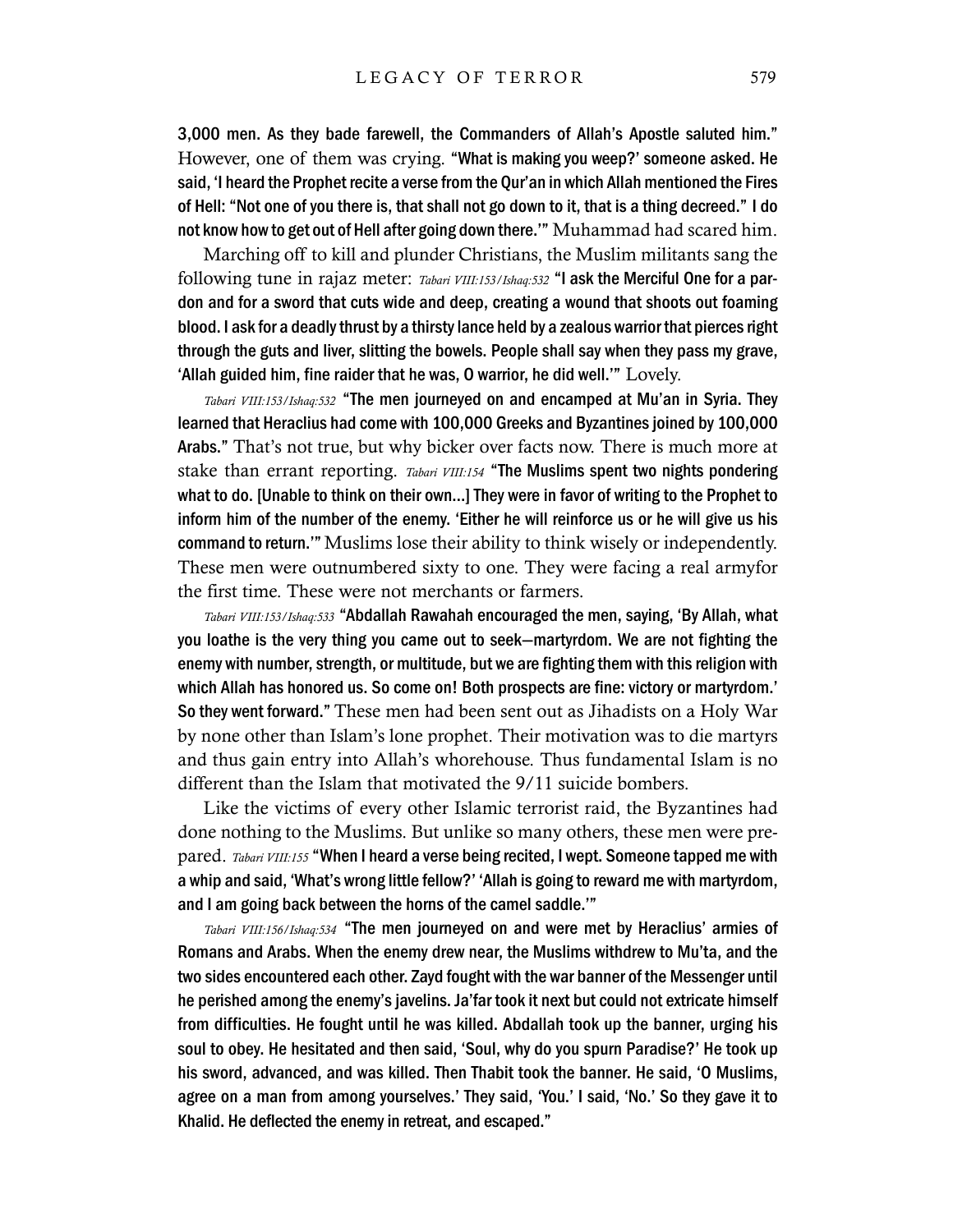When the defeated militants returned, Muhammad had no compassion for the families of his fallen comrades. *Ishaq:535* "The women began to cry after learning about Ja'far's death. Disturbed, Muhammad told Abd-Rahman to silence them. When they wouldn't stop wailing, Allah's Apostle said, 'Go and tell them to be quiet, and if they refuse throw dust in their mouths.'"

Trying to make hell look like paradise, and stifle the whining: *Tabari VIII:158* "The Prophet ascended his pulpit and said, 'A gate to good fortune. I bring you news of your campaigning army. They have set out and have met the [Christian] enemy. Zayd has died a martyr's death.' He prayed for his forgiveness. He said, 'Ja'far has died a martyr's death,' and prayed for his forgiveness."…and so on down the list. My question is, if Muhammad wanted to fool them with "martyrdom earns paradise," why ask for forgiveness. It weakened his case.

Then in typical Islamic fashion, the head cleric who had ordered men to martyrdom while he remained home in the arms of his consorts, tried once again to quell an angry city. *Tabari VIII:159* "The people began to throw dust at the army, saying, 'You retreating runaways. You fled in the Cause of Allah!' But the Messenger said, 'They are not fleers. Allah willing, they are ones who will return to fight another day.""

A poem recited on this occasion reads: *Ishaq:538* "While the eyes of others shed tears in the night of sorrows, I wasn't sobbing. I felt the shepherd of Ursa and Pisces [making Muhammad an Occult prophet] between my ribs and bowels, piercing me with pain, afflicting me. Allah bless the martyrs lying dead at Mu'ta. Refresh their bones for they fought for Allah's sake like good Muslims, stallions clad in mail. Their ranks were trapped and now they lay prostrate. The moon lost its radiance at their death. The sun was eclipsed and it became dark. We are a people protected by Allah to whom he has revealed His Book, excelling in glory and honor. Our enlightened minds cover up the ignorance of others. They would not embark on such a vicious enterprise. But Allah is pleased with our guidance and the victorious good fortune of our apostolic Prophet." Good and bad have been inverted.

## $\hat{\mathbf{x}}$   $\mathbf{h}$   $\mathbf{G}$   $\mathbf{S}^*$

Chronologically, the second to last surah revealed to Islam's "apostolic prophet" was named "Repentance"—something that was beyond his ability. Much of it precedes and validates the conquest of Mecca. As a result of the defeat suffered at the hands of the Byzantines, Muhammad needed to vanquish an easier prey. But there was a problem. Muhammad had given his word, signed his name on a "peace treaty," proclaiming that he would not attack his hometown. So what do you suppose he did?

Foreshadowing what was to come, Muhammad said on behalf of his god: *009.002* "Go for four months, backwards and forwards, [i.e., travel freely] throughout the land, but know that you cannot weaken Allah or escape. Allah will disgrace the unbelievers and put those who reject Him to shame."

Then Team Islam reneged on its commitment. *009.003* "And an announcement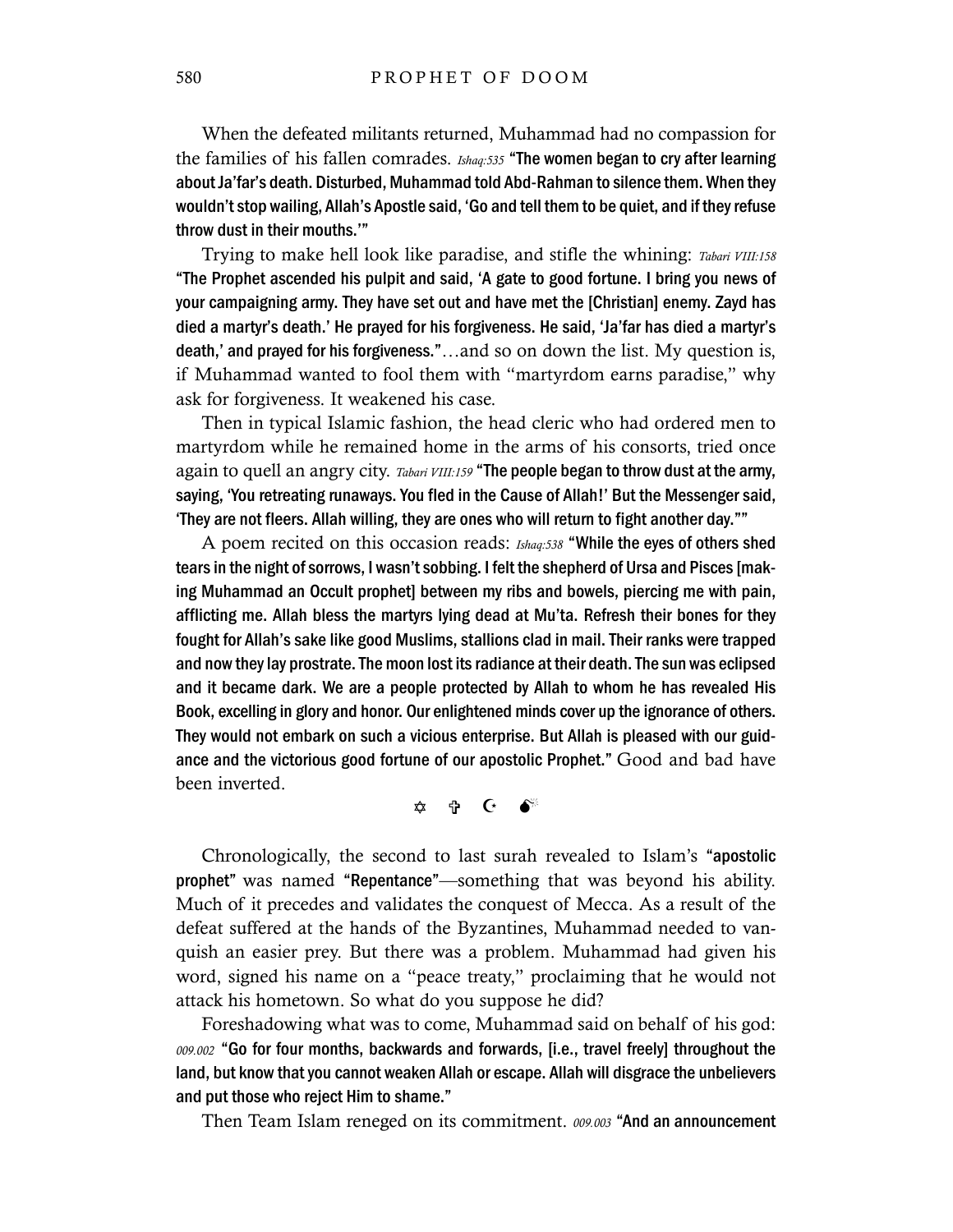from Allah and His Messenger, to the people (assembled) on the day of the Great Pilgrimage, that Allah and His Messenger dissolve (treaty) obligations with the Pagans. If then, you relent, it is best for you; but if you do not, know you that you cannot escape Allah, weaken or frustrate Him. And proclaim a grievous penalty of a painful doom to those who reject [Islamic] Faith." If you are a Muslim, ask yourself: if your prophet and his god were willing to break their sworn oath on this occasion, why trust them on any other occasion? Might their promises of paradise be equally hollow?

The line "Allah and His Messenger dissolve (treaty) obligations" is a repudiation of written testimony. The earlier verse: *066.001* "Allah has already sanctioned for you the dissolution of your vows" is an abandonment of verbal testimony. Islam's prophet and god said that their word and their scripture was not to be believed. So was Muhammad lying when he said that Allah was God? Did he lie when he claimed to be a prophet? What part of the Qur'an is untrue: some of it or all of it? Does paradise have virgins? Do killers go there? Does God really want his creation to follow the example of a perverted pedophile, a man guilty of incest and rape, a money-grubbing terrorist? Or not?

While you are pondering those questions, consider what comes next. Islam's dark spirit declares war on non-Muslims. Allah orders his militants to go out hunting people by way of ambush. Muslims are told to fight non-Muslims, to slay them, to enslave them, and to torture them, deploying every strategy of war. Muslims must do this until every non-Muslim surrenders, worships the deceitful deity, and pays the Islamic tax.

I dare say, if this were the only verse in the Qur'an commanding Muslims to fight, capture, torture, and kill non-Muslims, it would be sufficient to banish Islam. The order is open ended—it's not limited by time or place. Simply stated: Muslims will kill until we stop them. *009.005* "When the sacred forbidden months for fighting are past, fight and kill the disbelievers wherever you find them, take them captive [enslave them], beleaguer them [torture them], and lie in wait, ambushing them using every stratagem of war. But if they relent, [and become Muslims by...] performing their devotional obligations and paying the zakat tax, then open the way. Allah is Forgiving, Merciful." The Islamic god said, "I created Islam to start fights. I want you to kill, enslave, and torture people by way of deceptive ambush. Surrender, or I will have Muslims terrorize you."

So that the message would not be lost on the faithful: *Bukhari:V9B84N59* "Allah's Apostle said, 'I have been ordered to fight the people till they say: "None has the right to be worshipped but Allah." Whoever says this will save his property and his life from me.'" Worship the Devil or die.

Then in direct conflict with its doctrine of predestination, the Qur'an says: *009.006* "If a disbeliever seeks protection, grant him asylum so that he may hear the word of Allah; and then escort him to where he can be secure. That is because they are ignorant."

Those who are embarrassed by history rewrite it. This is Islam's feeble yet desperate attempt to justify lying at Hudaybiyah: *009.007* "How can there be a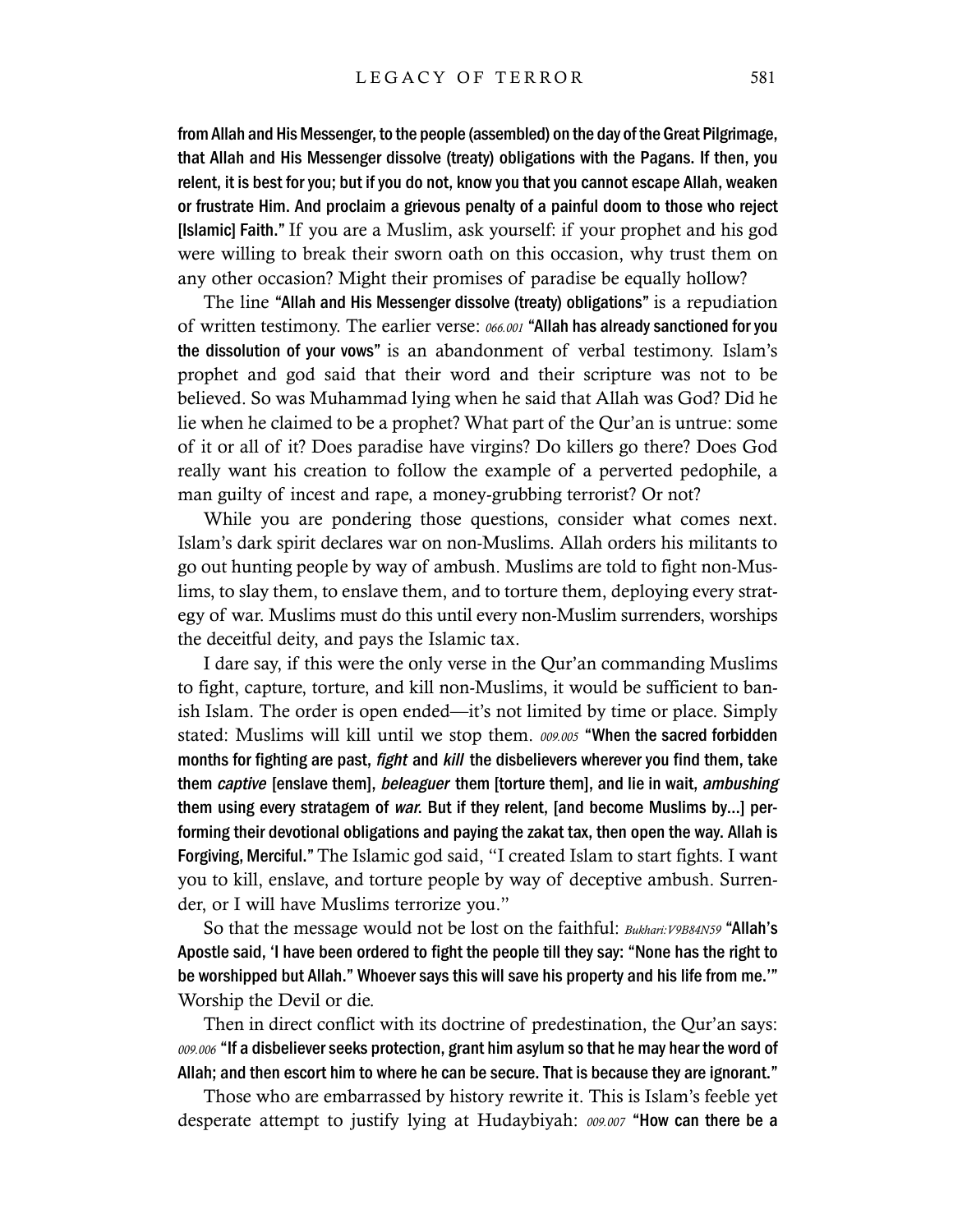covenant between Allah and His Messenger and the disbelievers with whom you made a treaty near the sacred Mosque? As long as these stand true to you, stand you true to them: for Allah does love those who keep their duty to Him." More directly stated: "Our word only stands if it's in our interest, and if you surrender to and obey us." Moreover, why is Allah griping about forming a "covenant" with "disbelievers" when he, his Ka'aba, and religion were created by them?

Revealing why the surah was named "Repentance" we find Muhammad regretting that he had been out-negotiated at Hudaybiyah. *009.008* "How (can there be such a treaty), seeing that they get an advantage, the upper hand over you? They do not pay you respect, or honor you or the ties of kinship or covenant. With (good words from) their mouths they entice you [out negotiate you], but their hearts are averse to you; and most of them are rebellious and wicked." Another translation assumes that the words Allah left out, and thus words which had to be inserted by the translator, were "How (can they be trusted)?" Ironic, since Muslims, not Meccans, breached the treaty and then disavowed it. The word "hypocrite" comes to mind.

As with most of what flows from Muhammad's mouth, this next verse is a lie. The prophet continues to project his failings onto his foes. He is invariably guilty of what he condemns. *009.010* "They have no regard to ties of kinship or honor for the covenant with the believers. It is they who have transgressed the bounds and gone beyond the limits."

As I write these words there is a rumor spreading around the world that the Qur'an is prophetic because verse 9:11 predicts an Arab will destroy an Eagle. It's not true. *009.011* "But if they repent, establish devotional obligations and pay the zakat, they are your brethren in Religion: do We explain the Signs in detail for those who understand." These are the "details" of Islam directly from Allah: repent by confessing that Muhammad's message and example are right, perform mindless ritual, and pay a tax. If you do, you get to live (under their tyranny).

Again projecting their faults on others, the Team that dissolved their vows cries: *009.012* "If they violate their oaths and break treaties, taunting you for your Religion, then fight these specimens of faithlessness, for their vows are nothing to them, that they may be restrained." Do you suppose "fighting specimens of faithlessness" is religious? Yet there are lessons here. Muhammad is a hypocrite (the behavior of a liar) as he does what he condemns. And treaties with Muslims are useless.

Trying to motivate peaceful Muslims to fight for his personal quest—the acquisition of the Ka'aba Inc.—Muhammad tells them that they have a choice: face his enemy or face his terrorist spirit. *009.013* "Will you not fight people who violated their oaths, plotted to expel the Messenger, and became the aggressors by being the first (to assault) you? Do you fear them? Nay, it is Allah Whom you should fear more!" Not that it's unusual for Allah to lie, but the Muslims were the aggressors. They drew first blood, by their own admission. Remember: *Tabari VII:19* "They plucked up courage and agreed to kill as many as they could and to seize what they had with them. Waqid shot Amr and killed him. Then Abd Allah and his companions took the caravan and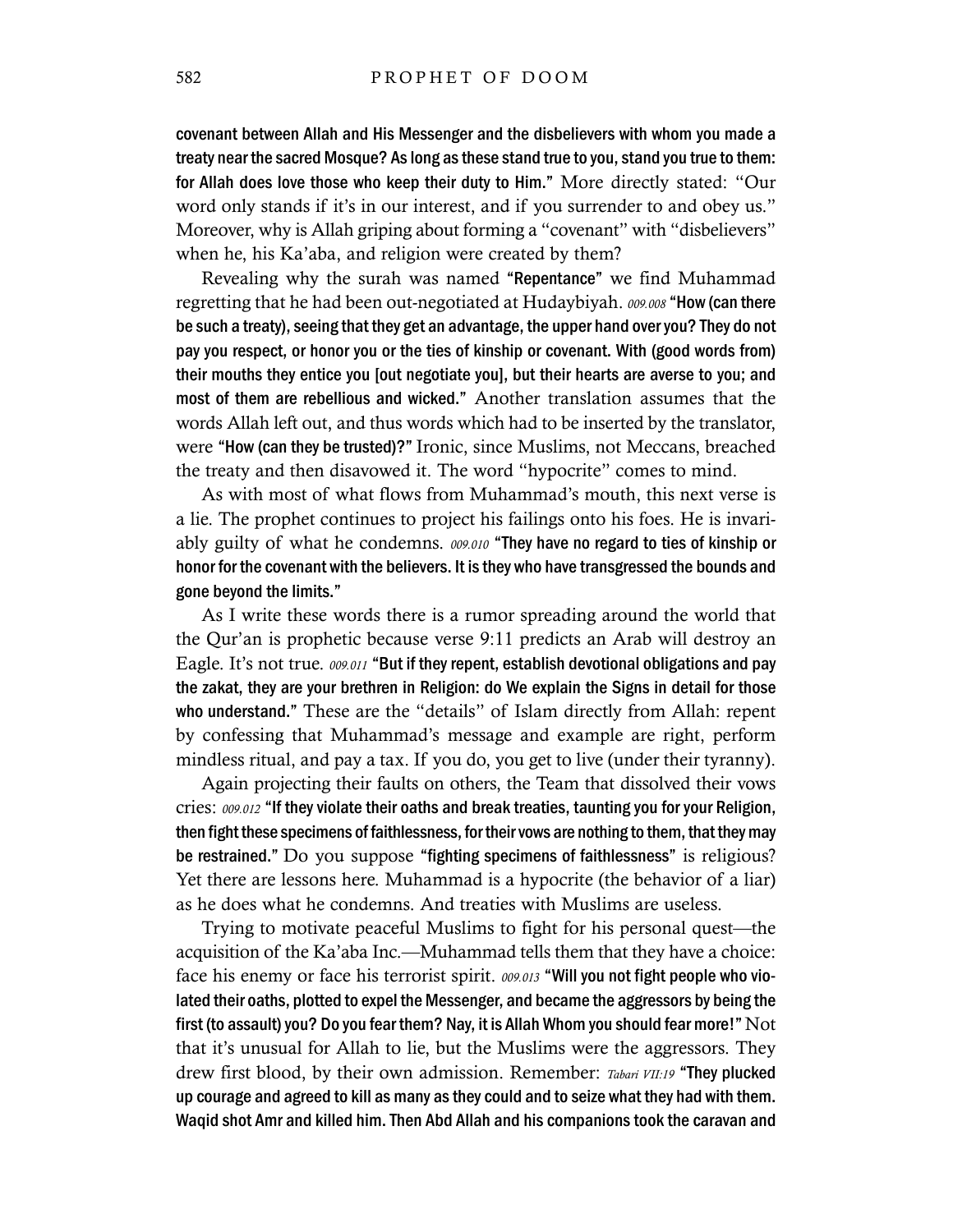the captives back to Allah's Apostle in Medina. This was the first booty taken by the Companions of Muhammad." *Ishaq:289* "Our lances drank of Amr's blood and lit the flame of war." *Ishaq:288* "The Quraysh said, 'Muhammad and his Companions have violated the sacred month, shed blood, seized property, and taken men captive. Muhammad claims he is following obedience to Allah, yet he is the first to violate the holy month and to kill.'"

Fanning the flames of jihad, the Qur'an bellows: *009.014* "Fight them and Allah will punish them by your hands, lay them low, and cover them with shame. He will help you over them and heal the breasts of Believers." Since neither Allah nor Muhammad ever healed anyone, the promise was as hollow as their pledge of paradise. *009.016* "Do you think you will get away before Allah knows who among you have striven hard and fought?" Islam has but one test to sift the good Muslims from bad ones.

The terrorist dogma masquerading as a tolerant religion says: *009.017* "The disbelievers have no right to visit the mosques of Allah while bearing witness against their own souls to infidelity. These it is whose doings are in vain, and in the fire shall they abide. Only he shall visit the mosques of Allah who believes in Allah and the latter day, and keeps up devotional obligations, pays the zakat, and fears none but Allah." What's particularly intolerant about this is the fact that the Ka'aba had been a pagan mosque, one open for all peace-loving people to visit. Muslims waged an unceasing terrorist campaign against the Meccans because they claimed that they had been prevented from visiting their god's house. So egregious was this crime, Allah said that it was worse than human slaughter. But now that Muslims are on the verge of conquering Mecca, their god does a one-eighty and approves what he once condemned—a lock-out of all non-Muslims.

Muhammad recognized the hypocritical position he had just placed his god in, so he attempted to belittle the services the Quraysh had provided Allah and his pilgrims for centuries. *009.019* "Do you make the giving of drink to pilgrims, or the maintenance of the Sacred Mosque, equal to those who believe in Allah and the Last Day, and fight in the Cause of Allah? They are not comparable in the sight of Allah. Those who believe, and left their homes and strive with might fighting in Allah's Cause [Jihad] with their goods and their lives, have the highest rank in the sight of Allah." The highest ranking Muslims are those who fight fiercely. Faith is for fools.

The more virgins Muhammad added to his harem, the less he spoke about them in paradise. *009.021* "Their Lord does give them glad tidings of a mercy from Him, of His pleasure, and of gardens for them, wherein are delights that endure."

Then the god who rebuked the Quraysh for breaking family ties, severed them on behalf of Islam. *009.023* "Believers, take not for friends your fathers and your brothers if they love disbelief above belief. If you do, you do wrong. Say: If your fathers, your sons, your families, your wives, relatives and property which you have acquired, and the slackness of trade which you fear and dwellings which you like, are dearer to you than Allah and His Messenger and striving hard and fighting in His Cause, then wait till Allah brings about His decision (torment)." We have been given another insight into Muhammad's insecurity. He craved praise. These Bukhari Hadiths are even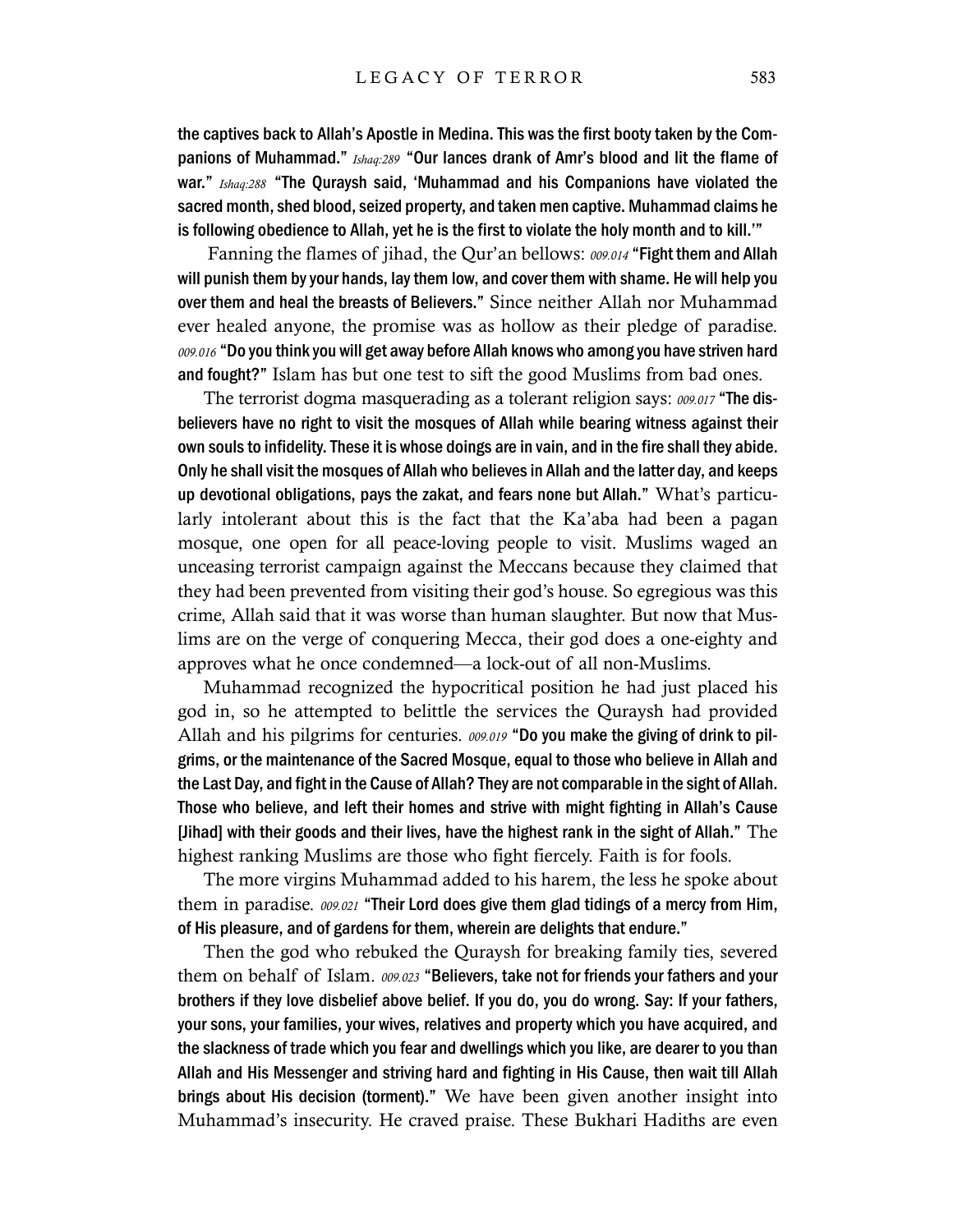more desperate. *Bukhari:V1B2N13* "Allah's Apostle said, 'By Him in Whose Hands my life is, none of you will have faith till he loves me more than his father and his children.'" And: *Bukhari:V1B2N14* "The Prophet said, 'None of you will have faith till he loves me more than his father, his children and all mankind.'" Imagine loving a sexual pervert, a moneygrubbing pirate and terrorist, more than your parents and children.

Speaking on behalf of his dark spirit, Muhammad recited: *009.025* "Assuredly, Allah did give you victory on many battlefields and on the day of (the battle of) Hunayn: Behold, your great numbers elated you, but they availed you naught, and you turned back in retreat. But Allah did send down his Sakinah on the Messenger and Believers, and sent down forces (angels) which you saw not. He punished the Infidels. Such is their reward." This "battle" (actually terrorist raid) had not been fought when this surah was allegedly revealed. We will cover Hunayn in the last chapter. The reason it's tossed in here is because the 9th surah has been devoted to Jihad.

Unable to contain his hatred, Muhammad says on behalf of his personal deity: *009.028* "Believers, truly the pagan disbelievers are unclean; so let them not, after this year of theirs, approach the Sacred Mosque [that they built, promoted, and maintained]. And if you fear poverty (from the loss of their merchandise), soon will Allah enrich you, if He wills, out of His bounty [spoils of war]." By booting the Meccans out of Mecca the Muslims knew that they would kill their Golden Goose—their favorite source of booty. Robbing Quraysh caravans had funded the rise of Islam. As parasites, they'd die along with their host.

By calling non-Muslims "unclean," Muhammad confirmed he was a racist. A Hadith in the Noble Qur'an explains: "Their impurity is physical because they lack personal hygiene (filthy as regards urine, stools and *blood.*)" For Muhammad, cleanliness was next to godliness, so Bukhari devoted an entire book to potty talk. Here are some "inspired scriptures" from his *Book of Wudu*: *Bukhari:V1B4N137* "Allah's Apostle said, 'The prayer of a person who does Hadath (passes urine, stool or wind) is not accepted till he performs ablution.'" *Bukhari:V1B4N139* "I asked Allah's Apostle about a person who imagined they passed wind during prayer. He replied: 'He should not leave his prayer unless he hears sound or smells something.'" *Bukhari:V1B4N154* "Whenever Allah's Apostle went to answer the call of nature, I along with another boy used to go behind him carrying a tumbler of water for cleaning the private parts and a spear-headed stick." *Bukhari:V1B4N156* "The Prophet said, 'Whenever anyone makes water he should not hold his penis or clean his private parts with his right hand. While drinking, one should not breathe in the utensil.'" *Bukhari:V1B4N158* "The Prophet went out to answer the call of nature and asked me to bring three stones. I found two stones and searched for the third but could not find it. So I took a dried piece of dung and brought it to him. He took the stones and threw away the dung, saying, 'This is a filthy thing." *Bukhari:V1B4N163* "The Prophet said, 'Whoever cleans his private parts with stones should do it with an odd number of stones. And whoever wakes up should wash his hands before putting them in the water for ablution. Nobody knows where his hands were during sleep.'" *Bukhari:V1B4N174* "During the lifetime of Allah's Apostle dogs used to urinate and pass through the mosque. Nevertheless they never used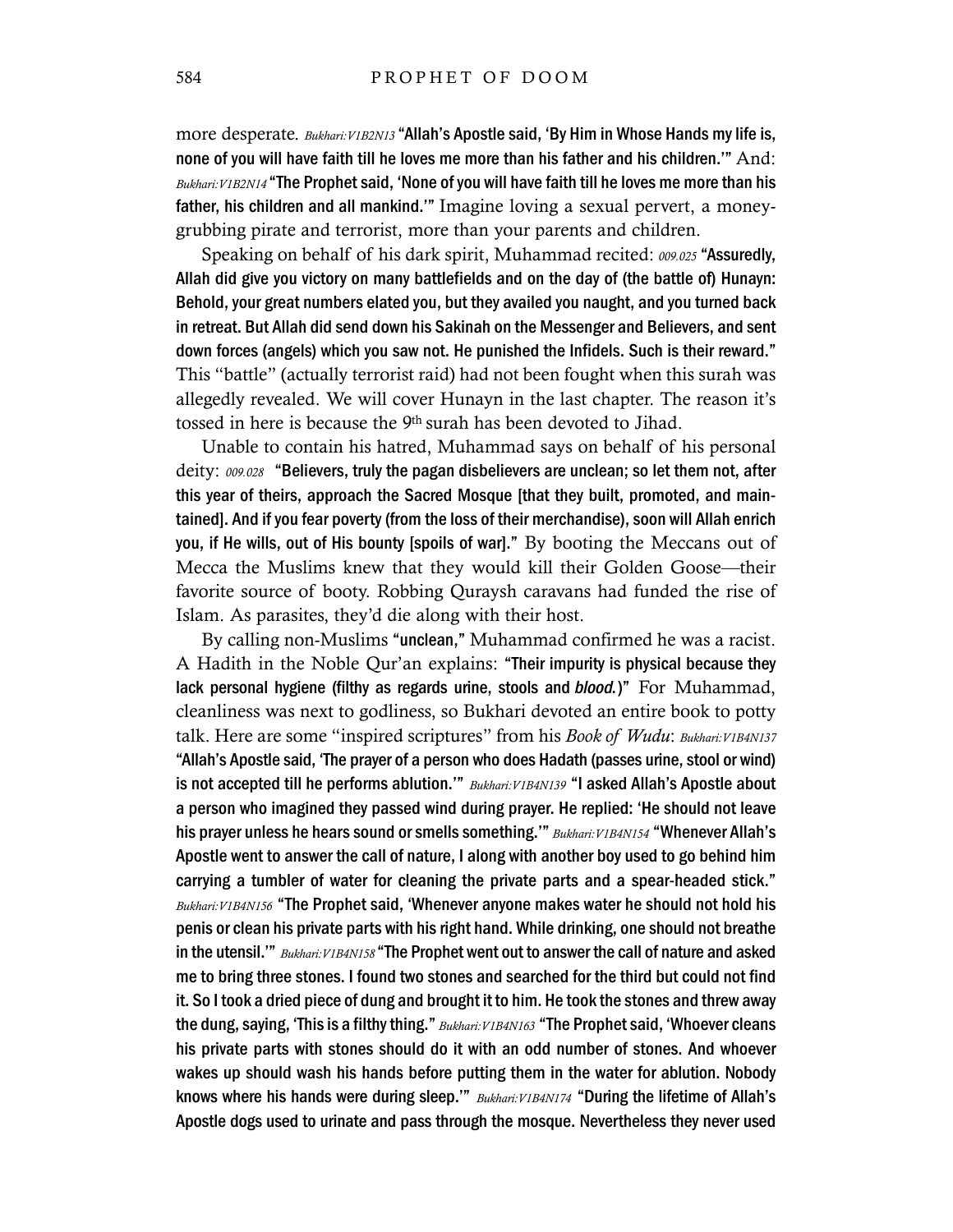to sprinkle water on it." *Bukhari: V1B4N1229-33* "Aisha said, 'I used to wash the semen off the clothes of the Prophet. When he went for prayers I used to notice one or more spots on them.'" Muslims assure us that these words were inspired by Allah.

Returning to the Qur'an, the peaceful god of the peace-loving religion said: *009.029* "Fight those who do not believe in Allah nor the Last Day, who do not forbid that which has been forbidden by Allah and His Messenger, nor acknowledge the Religion of Truth (Islam), (even if they are) of the People of the Book (Christians and Jews), until they pay the Jizyah tribute tax in submission, feeling themselves subdued and brought low." Everything you need to know about Islam is contained in this verse. Muslims are ordered to fight Christians and Jews until they either surrender and become Muslims or they commit financial suicide by paying the Jizyah tribute tax in submission. (Paying Muslims the "Jizyah" is not unlike giving the godfather's goons a bribe to keep the mafia from killing you and your family.)

Confirming that Allah is too dumb to be god and that Islam's enemies are Christians and Jews: *009.030* "The Jews call Uzair (Ezra) the son of Allah, and the Christians say that the Messiah is the son of Allah. That is their saying from their mouths; they but imitate what the unbelievers of old used to say. Allah (Himself) fights against them, cursing them, damning and destroying them. How perverse are they!" God ought to be smarter than this. Ezra was but one of many Hebrew priests. He was neither a prophet nor divine. The Messiah is Yahweh's Anointed and has nothing to do with Allah. No one mouthed these delusional thoughts save Muhammad. But he has revealed the source of his rage. Jews and Christians did not accept his preposterous claim of being a prophet, so his insecurity caused him to hate them, to call them perverse, to curse them, and then to kill them. He was even willing to contradict his scriptures to do it. Remember: *002.286* "We make no distinction between His Messengers." And: *002.285* "Surely those who believe and Jews, and Nazareans [Christians], and the Sabaeans [Zoroastrians], whoever believes in Allah and in the Last Day shall have his reward with his Lord and will not have fear or regret."

The next time you hear a Muslim say that Islam is tolerant because Muslims believe that Jesus was a prophet, you'll know how they define tolerance: "fighting against them, cursing them, damning and destroying them: how perverse are they!" As with everything in Islam, good is bad; truth is deceit; peace is surrender; and tolerance is comprised of hate and violence.

Ignorant, Muhammad claimed his idol said: *009.031* "They (Jews and Christians) consider their rabbis and monks to be gods besides Allah. They also took their Lord Messiah to be a god but they were commanded (in the Taurat and Injeel) to worship only One Ilah (God). There is no ilah (god) but He. Too holy is He for the partners they associate (with Him)." Since God cannot be this poorly informed, Allah cannot be God. Neither rabbis nor monks have ever been considered divine by Jews or Christians. So by reciting these words, Muhammad revealed that the Qur'an wasn't inspired. And while I appreciate the confession, I continue to be skeptical that any thinking person actually believes this foolishness. How can Allah be depicted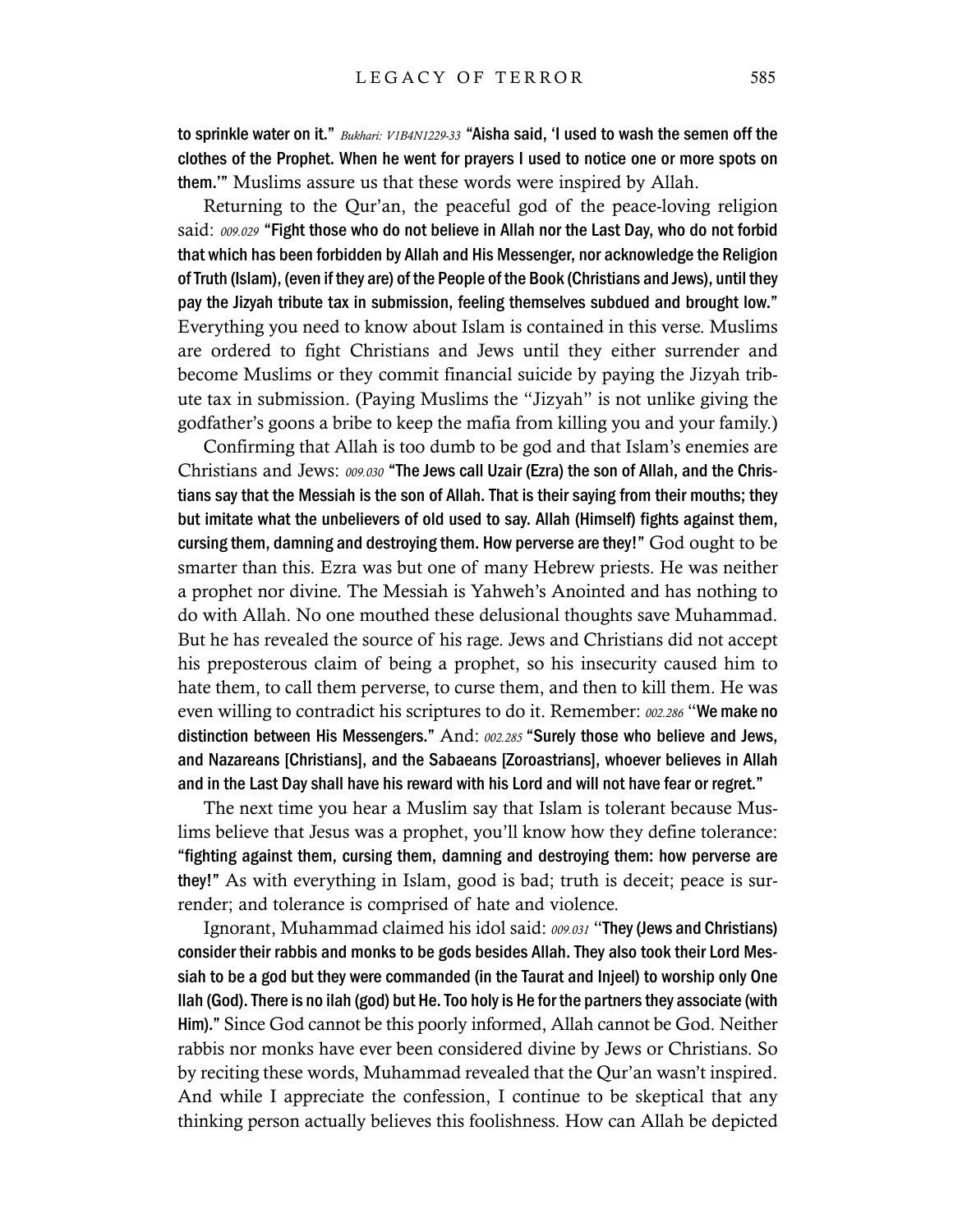torturing men in hell, yet be "too holy" to be associated with the Messiah?

Based upon a Hadith footnoted in the Noble Qur'an, it's apparent the first Muslims were better informed than their prophet and god. "Once while Allah's Messenger was reciting this verse, Adi said, 'O Allah's Messenger, they do not worship rabbis and monks.' The Prophet said, 'They certainly do.'"

*009.032* "Fain would they extinguish Allah's light with their mouths, but Allah disdaineth (aught) save that He shall perfect His light that His light should be perfected, even though the Unbelievers may detest (it)."…as should everyone.

Anyone who says Islam is tolerant is a liar. *009.033* "It is He Who has sent His Messenger (Muhammad) with guidance and the Religion of Truth (Islam) to make it superior over all religions, even though the disbelievers detest (it)."

In this verse we learn that monks and rabbis, not Islamic pirates, are money grubbers. *009.034* "Believers, there are many (Christian) monks and (Jewish) rabbis who in falsehood devour the wealth of mankind and hinder from the way of Allah. And there are those who bury gold and silver and spend it not in Allah's Cause. (Muhammad) announce unto them tidings of a painful torture. On the Day [of Doom] heat will be produced out of that (wealth) in the Fire of Hell. It will be branded on their foreheads, their flanks, and their backs. 'This is the (treasure) which you hoarded for yourselves: now taste it!'" Just when you thought Allah couldn't get any nastier or more hypocritical...

The Qur'an and Hadith make it abundantly clear that Muhammad hated Jews with a passion, so much so that he became their most bloodthirsty predator. Yet neither explains why, or even how, Muhammad came to detest Christians. His misinformed attacks on their beliefs proved that he didn't know them very well.

This next transition is as flawed as the rest of the Qur'an. The logic of the verse is faulty as well. In reverence to Allah's moon-god heritage, Muhammad established a lunar year without the intercalary month every five years. As a result, the Islamic seasons float aimlessly around the calendar. *009.036* "The number of months in the sight of Allah is twelve—so ordained by Him the day He created the heavens and the earth; of them four are sacred: that is the straight usage and the right religion. [Since Allah's "sacred" months were established by Qusayy, it would make his pagan scam the "right religion."] So wrong not yourselves therein, and wage war on the disbelievers all together as they fight you collectively. But know that Allah is with those who restrain themselves. Verily the transposing (of a prohibited month) is an addition to unbelief: the Unbelievers are led to wrong thereby: for they make it lawful one year, and forbidden another in order to adjust the number of months forbidden by Allah and make such forbidden ones lawful. The evil of their course seems pleasing to them." This is further proof that Allah was too dumb to be divine. For over three thousand years civilized societies had been better informed than he.

Lunacy aside, Muhammad took another swipe at peaceful Muslims who still had a conscience. *009.038* "Believers, what is the matter with you, that when you are asked to march forth in the Cause of Allah (i.e., Jihad) you cling to the earth? Do you pre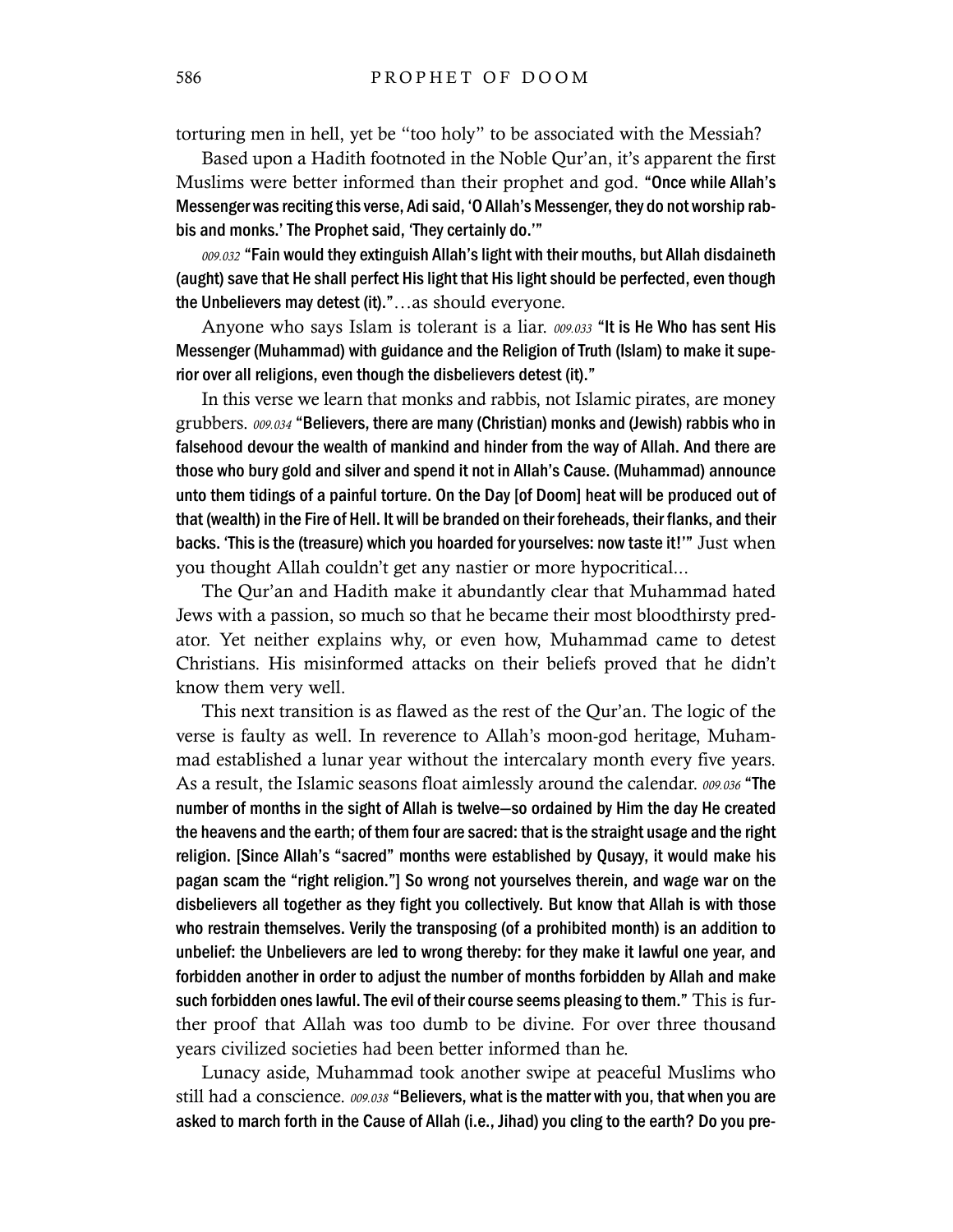fer the life of this world to the Hereafter? Unless you march, He will afflict and punish you with a painful torture, and put others in your place. But you cannot harm Him in the least." According to Allah, if Muslims aren't eager to fight he will replace them and then torture them. But with whom, may I ask? And can you imagine a god so feeble he needs to tell his faithful that they "cannot harm Him?"

This next passage, like so many in the Qur'an, makes no sense without the context of the Hadith. *009.040* "If you help not him (your leader Muhammad), (it is no matter) for Allah did indeed help him, when the Unbelievers drove him out, the second of two when they were in the cave, and he said, 'Be not sad, for Allah is with us.' Then Allah sent down His Sakinah and strengthened him with (angelic) army forces which you saw not, and humbled to the depths the word of the Unbelievers." Following the Satanic Verse fiasco, Muhammad had to flee Mecca in shame. On the way out of town, he and Abu Bakr had to hide in a cave for fear the Meccans would find them. So Allah is saying that he protected them with an army of killer angels.

Speaking of killers…*009.041* "March forth, (equipped) with light or heavy arms, and strive with your goods and your lives in the Cause of Allah. That is best for you, if you knew."

But there were too many "bad" Muslims in the prophet's company who were unwilling to kill for him—unless, of course, it was an easy kill and the booty was plentiful. They were mercenaries, after all. *009.042* "(O Prophet) had there been immediate gain (in sight with booty in front of them), and the journey easy—a near adventure—they would (all) without doubt have followed you, but the distance was long on them. They would indeed swear, 'If we only could, we would have come out with you.' They cause their own souls to perish; for Allah knows they are liars." According to Allah, peaceful Muslims lie.

In this series of verses, Allah is speaking about the terrorist raid Muhammad led against the Byzantine Christians at Tabuk. Unfortunately for Islam's credibility, the surah preceded the raid by more than a year, and Hadith are required to unravel the Qur'an. *009.043* "May Allah forgive you (Muhammad). Why did you grant them leave (for remaining behind; you should have persisted with your order for them to proceed on Jihad), until those who told the truth were seen by you in a clear light, and you had known the liars." Speaking of liars, we've just caught Muhammad in the act. If God were dictating the Qur'an, he would not say "May Allah forgive you."

*009.044* "Those who believe in Allah and the Last Day do not ask for an exemption from fighting with your goods and persons. And Allah knows well those who do their duty." All good Muslims are terrorists. Allah said so. Bad Muslims, on the other hand, just make excuses: *009.045* "Only those ask for exemption (from Jihad) who believe not in Allah and whose hearts are in doubt, so that they are tossed to and fro. If they had intended to march out to fight, they would certainly have made some preparation and readied their equipment; but Allah was averse to their being sent forth; so He made them lag behind. 'Sit you among those who sit.' If they had marched with you, they would not have added to your (strength) but only (made for) discord, spying and sowing sedition. There would have been some in your midst who would have listened to them. But Allah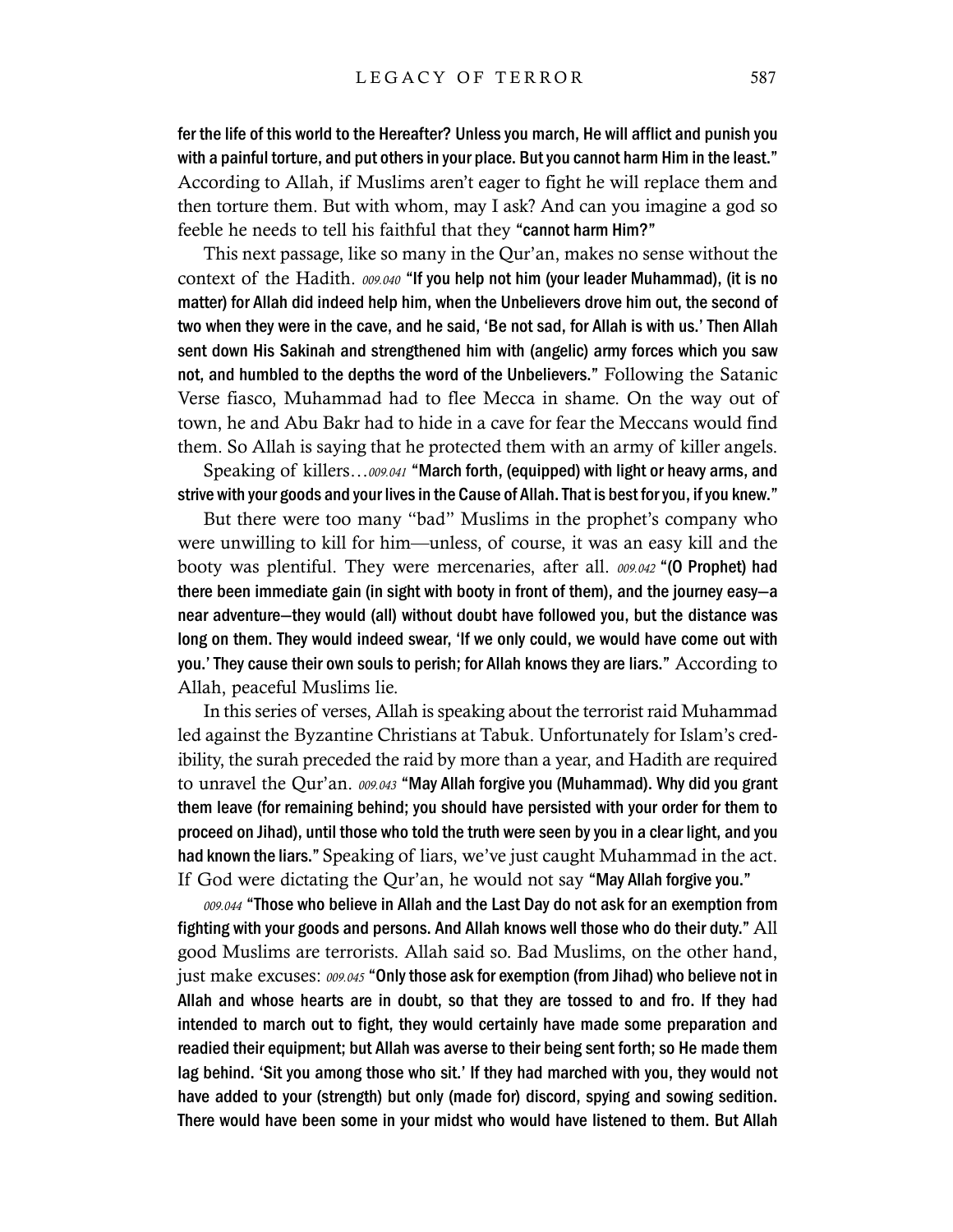knows well those [peace-loving Muslims] who do wrong and are wicked." More than anything, Allah hated peace.

Still rebuking pacifist Muslims…*009.048* "They had plotted sedition before, and upset matters for you until the Decree of Allah [to fight] became manifest, much to their disgust. Among them are many who say: 'Grant me exemption to stay back at home (exempted from Jihad). And do not tempt me [with promises of booty].' Have they not fallen into temptation already? Indeed, Hell surrounds them." Muhammad was "tempting" Muslims to fight for him. Those he couldn't seduce, Allah condemned.

Desperate to beguile his troops: *009.052* "Say: 'Can you expect for us (any fate) other than one of two glorious things (martyrdom or victory)? But we can expect for you that Allah will send his punishment of doom from Himself, or by our hands.' Say: 'Pay your contribution for the Cause willingly or unwillingly: for you are indeed rebellious and wicked.'" "Fight or I will kill you myself," is the message. But since Allah couldn't kill, he opted to have good Muslims kill the bad ones.

After saying that he was going to take their money "willingly or unwillingly," Islam's deceitful spirit claims: *009.054* "The only reasons why their contributions are not accepted are: that they reject Allah and His Messenger; that they come to prayer sluggishly; and that they offer contributions unwillingly." Here's the bottom line: the peaceful Muslims were unwilling to fund Jihad so rather than admit defeat, Muhammad said: "I didn't want their money anyway." But he couldn't help himself. He had to lash out at those who withheld the funds he needed to perpetuate his reign of terror. As we have learned, terrorism isn't cheap. It's no coincidence that the richest Islamic regimes manufacture the most terrorists.

Next we learn that Muhammad was "dazzled by wealth" and "Allah's plan is to punish." *009.055* "Let not their wealth nor their (following in) sons dazzle you or excite your admiration (Muhammad). In reality Allah's plan is to punish them with these things in this life, and make certain that their souls perish in their denial of Allah. They swear that they are indeed with you; but they are not. They do not want (to appear in their true colors) because they are afraid of you." They were "afraid" of the prophet because he was a terrorist. The bad, peace-loving Muslims knew that Muhammad's militants would attack them as they had the Jews—stealing their property, torturing them, raping them, enslaving them, and killing them. It's stunning that the Qur'an would admit that Muslims were afraid of Muhammad. But then again, tyrants the world over are always the same. "He who fears will obey."

If you think this interpretation is too harsh, consider the following Hadith: *Bukhari:V1B11N626* "The Prophet said, 'No prayer is harder for the hypocrites than the Fajr. If they knew the reward they would come to (the mosque) even if they had to crawl. Certainly I decided to order a man to lead the prayer and then take a flame to burn all those who had not left their houses for the prayer, burning them alive inside their homes.'"

The Profit's message was: "Obey and pay or you'll burn." *Bukhari:V8B76N548* "The Prophet said, 'Protect yourself from the Fire.' He turned his face aside as if he were looking at it and said, 'Protect yourself from the Fire,' and turned his face aside as if he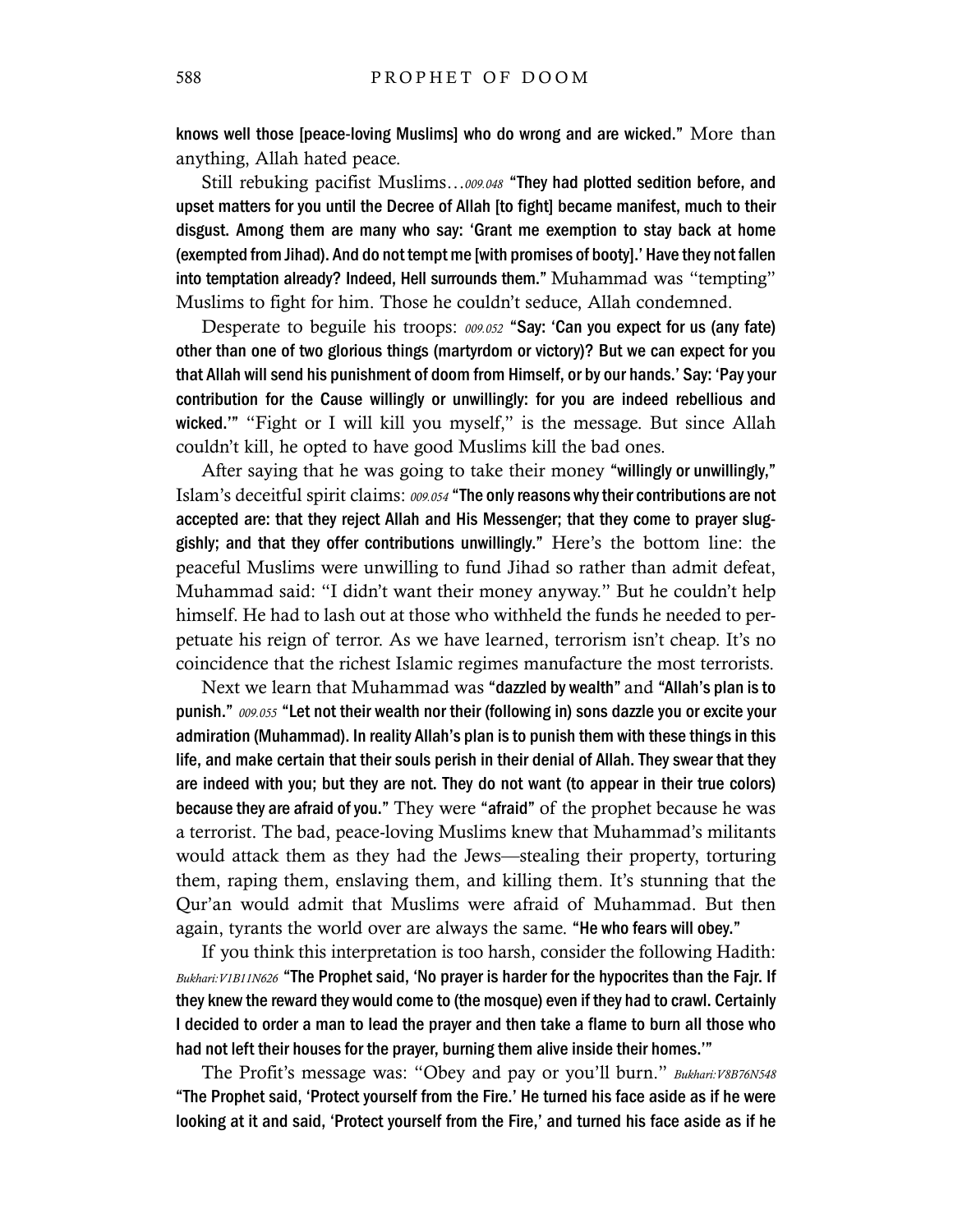were looking at it, and he said for the third time till we thought he was actually looking at it: 'Protect yourselves from the Fire.'" *Bukhari:V8B76N547* "The Prophet said, 'All of you will be questioned by Allah on the Day of Doom. There will be no interpreter between you and Allah. And the Hell Fire will confront you. So, whoever among you can, save yourself from the Fire.'" Muhammad has once again put Allah in hell.

Slandering and threatening his own, Allah says: *009.057* "If they could find a place to flee to, a cave or hole to hide, they would run away with an obstinate rush. And some slander you, blaming you (of partiality) in the matter of (the distribution of) the offerings [stolen spoils]. If they are given part of these, they are pleased, but if not they are indignant and enraged!" The first Muslims were bickering over booty.

According to the Hadith, the founders of Islam made nothing and stole everything. As such, these Muslims were squabbling over looted loot. *009.059* "(How much more seemly) if only they had been content with what Allah and His Messenger gave them, and said, 'Sufficient is Allah! His Messenger will soon give us His bounty. We implore Allah to enrich us.'" When you are a miserly pirate, things can get prickly.

Many said Muhammad was too easily swayed, evidenced by the Quraysh Bargain and the Satanic Verses. So the book that claims that it was written before time began, abruptly changes subject and presents a temporal defense of its lone voice: *009.061* "Among them are men who vex, annoy, and molest the Prophet, saying, 'He is (all) ear and believes every thing that he hears.' Say, 'He listens to what is best for you: he believes in Allah, has faith in the Believers, and is a Mercy to those of you who believe.' But those who offend the Messenger will have a grievous torment, a painful doom." It's another insight into the troubled soul of this chronically insecure man. The molested has become a molester.

I'm not sure that this makes any sense, but it does reveal that Islam was perpetrated to please Muhammad. *009.062* "To you they swear in order to please you: but it is more fitting that they should please Allah and His Messenger (Muhammad)."

When there wasn't enough dough to bribe the bullies, Muhammad just threatened them. *009.063* "Know they not that for those who oppose Allah and His Messenger is the Fire of Hell wherein they shall dwell? That is the supreme disgrace."

But the "peaceful Muslim hypocrites" recognized that Muhammad was the biggest Muslim Hypocrite of all. They had observed his willingness to falsify scripture to satiate his desire for money, power, or sex. Acknowledging this problem, his dark spirit says: *009.064* "The Hypocrites are afraid that a surah will be sent down about them, showing them what is (really) in their hearts. Say: 'Go ahead, scoff and mock, will you! Lo, Allah is disclosing what you fear.' If you question them (Muhammad about this), they declare: 'We were only talking idly, jesting in play.' Say: 'Was it at Allah and His proofs, signs, verses, lessons, and Messenger that you were mocking?'" It is as if we have returned to Mecca. Muhammad is being mocked. Those who knew him best were scoffing at his demonic scripture, example, and god.

Muhammad, like all insecure men, was obsessed with rejection. Even after eliminating the Jews, his only literate foe, Arabs continued to be repulsed.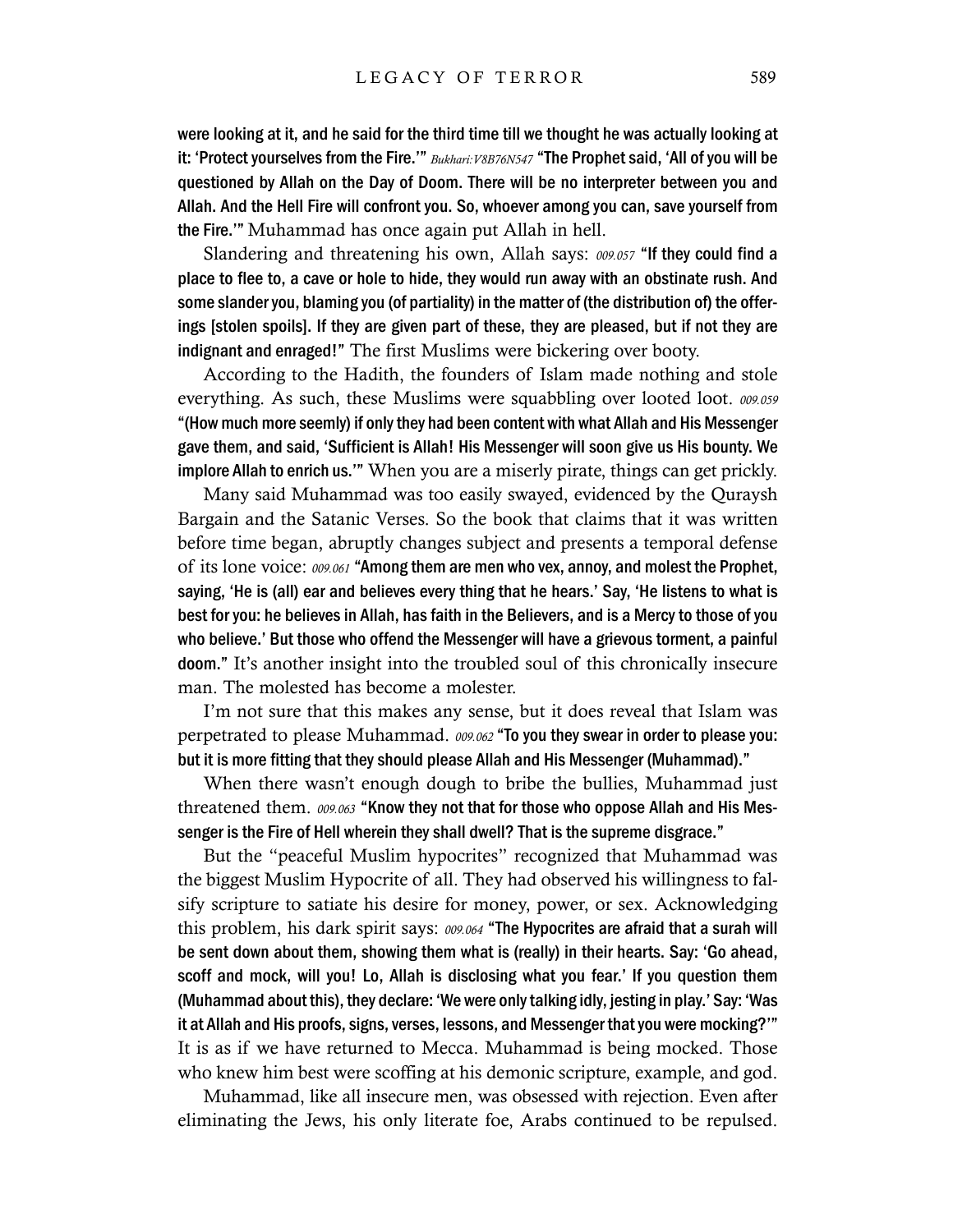Twenty years after the first cave-vision, Muhammad couldn't sell Islam on its merits. *009.066* "Make no excuses: you have rejected Faith after you had accepted it. If We pardon some of you, We will punish others amongst you, for they are disbelievers." Any free and enlightened man or woman exposed to Islam will reject it as did most of those who lived in the prophet's presence. That is why Muhammad had to make rejecting Islam a capital offense.

And it remains so to this day. This news report from WorldNetDaily confirms what happens to Muslims who reject Islam. "Dateline Jerusalem, 2003: After slaughtering a Muslim-turned-Christian, Islamic extremists returned the man's body to his Palestinian family in four pieces. The newly converted man left his friends and family earlier this month bound for a mountainous region of the Palestinian Authority. He took Christian material with him tapes and a Bible. Ten days later, the body of the man, who left behind a wife and two small children, was returned to his home, having been cut into four pieces. The family believes the act was meant a warning to other Muslims who might consider becoming Christians. Under Muslim Sharia law, any male who leaves Islam faces the death penalty. The terror group Hamas receives funding from Iran specifically for this purpose."

Returning to the surah, we find Muhammad attacking his renegades just as today's Muslims are doing. It's hard to imagine the percentage who must have rejected Muhammad and Islam for the Qur'an to focus so intently on them. *009.067* "The Hypocrites, men and women, (have an understanding) with each other. They enjoin what is forbidden, and forbid what Islam commands. They withhold their hands (from spending in Allah's Cause [Jihad]). They have forgotten Allah so He has forgotten them. Verily the Hypocrites are oblivious, rebellious and perverse." Allah is a very vindictive and nasty spirit. Peaceful Muslims who aren't willing to fund Jihad and terrorize infidels are called "perverse."

Again:  $0.090068$  "Allah has promised the Hypocrites, both men and women, and the disbelievers the Fire of Hell for their abode: Therein shall they dwell. It will suffice them. On them is the curse of Allah, and an enduring punishment, a lasting torment." Fair warning: if you are a peaceful Muslim, your god hates you.

After condemning the vain discourse of those who were not swallowing Muhammad's poison, Allah reprises a worn-out trick: *009.070* "Has not the story reached them of those before them—the People of Noah, Ad, and Thamud; the folk of Abraham, the men of Midian, and the cities overthrown. To them came their messengers with signs of proof. It is not Allah Who wrongs them, but they wrong their own souls." It's been a long time since Muhammad has corrupted a Bible or Hanif story to scare the faithful, but he hasn't forgotten how.

Now that the Islamic god is in the mode of pulverizing "bad" Muslims into submission (a.k.a. Islam), it's time for him to define "good Muslim" and tell them how to behave. *009.071* "The Believers, men and women, are guardians of one another: they enjoin what Islam (orders them to do) and forbid disbelief [confirming there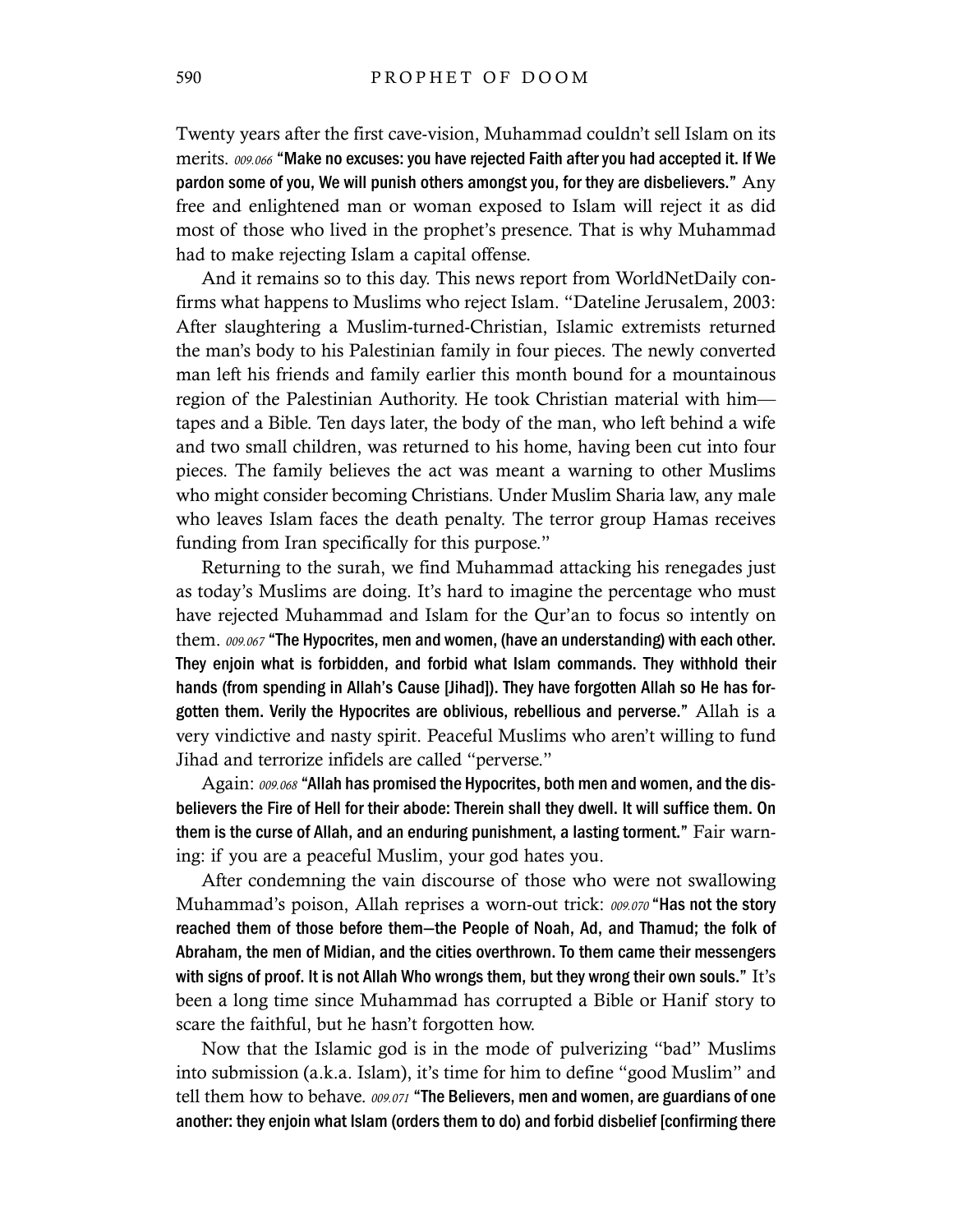was no choice]. They perform their devotional obligations [an oxymoron], pay the zakat, and obey Allah and His Messenger." *009.071* "O Prophet, strive hard [fighting] against the unbelievers and the Hypocrites, and be harsh with them. Their abode is Hell, an evil refuge indeed." Islam can thus be defined as: perform, pay, obey, and fight.

Transfixed by the number of Muslims rejecting Muhammad, his ritual, taxes, jihad, and piracy, Team Islam said. *009.074* "They swear by Allah that they said nothing, but indeed they uttered blasphemy, and they disbelieved after Surrender (accepting Islam). They meditated a plot (to murder Prophet Muhammad) which they were unable to carry out. The reason for this revenge of theirs was the bounty [of booty] with which Allah and His Messenger had enriched them! If they repent, it will be best for them; but if they turn back, Allah will punish them with a grievous torment in this life and in the Hereafter." While the Hadith doesn't describe the Muslim plot to kill Muhammad, the Qur'an says the motive was money.

It got to the point Muhammad couldn't even bribe his mercenaries: *009.075* "Amongst them are men who made a deal with Allah, that if He bestowed on them of His bounty [booty], they would pay (largely) in zakat tax (for Allah's Cause [Jihad]). But when He did bestow of His bounty, they became niggardly, and turned back (from their bargain), averse (refusing to pay)." All Muhammad really wanted was money. So long as he stole enough, he could buy sex, power, and praise.

But the Muslim militants were as miserly as the man who had beguiled them. So the warlord said that their hypocrisy was a miracle ordained by god: *009.077* "He punished them by putting hypocrisy in their hearts until the Day whereon they shall meet Him, because they lied to Allah and failed to perform as promised [forking over the dough]. Allah knows their secrets. Those who slander and taunt the believers who pay the zakat (for Allah's Cause) voluntarily and throw ridicule on them, scoffing, Allah will throw back their taunts, and they shall have a painful doom. Whether you ask for their forgiveness or not, (their sin is unforgivable). If you ask seventy times for their forgiveness Allah will not forgive them because they have disbelieved Allah and His Messenger." Islam's "unforgivable" sin is: "Not paying Muhammad the money."

In another translation, Allah confirms that hypocrisy is his fault and that it's the result of a business deal gone bad: *009.075* "Some of you made a deal with Allah, saying, 'If You give us booty we shall pay You the tax.' But when He gave them booty, they became greedy and refused to pay. As a consequence of breaking their promises, Allah filled their hearts with hypocrisy which will last forever." Lest we forget, the business of Allah was terrorism, piracy, and the slave trade.

The broken record that became the Qur'an screeches once again: peaceful Muslims go to hell because they are reluctant to fight. *009.081* "Those who stayed behind (in the Tabuk expedition) rejoiced in their inaction behind the back of the Messenger. They hated to strive and fight with their goods and lives in the Cause of Allah. They said, 'Go not forth in the heat.' Say, 'The fire of Hell is fiercer in heat.' If only they could understand! So let them laugh a little, for they will weep much as a reward for what they did. If Allah brings you back (from the campaign) to a party of the hypocrites and they ask to go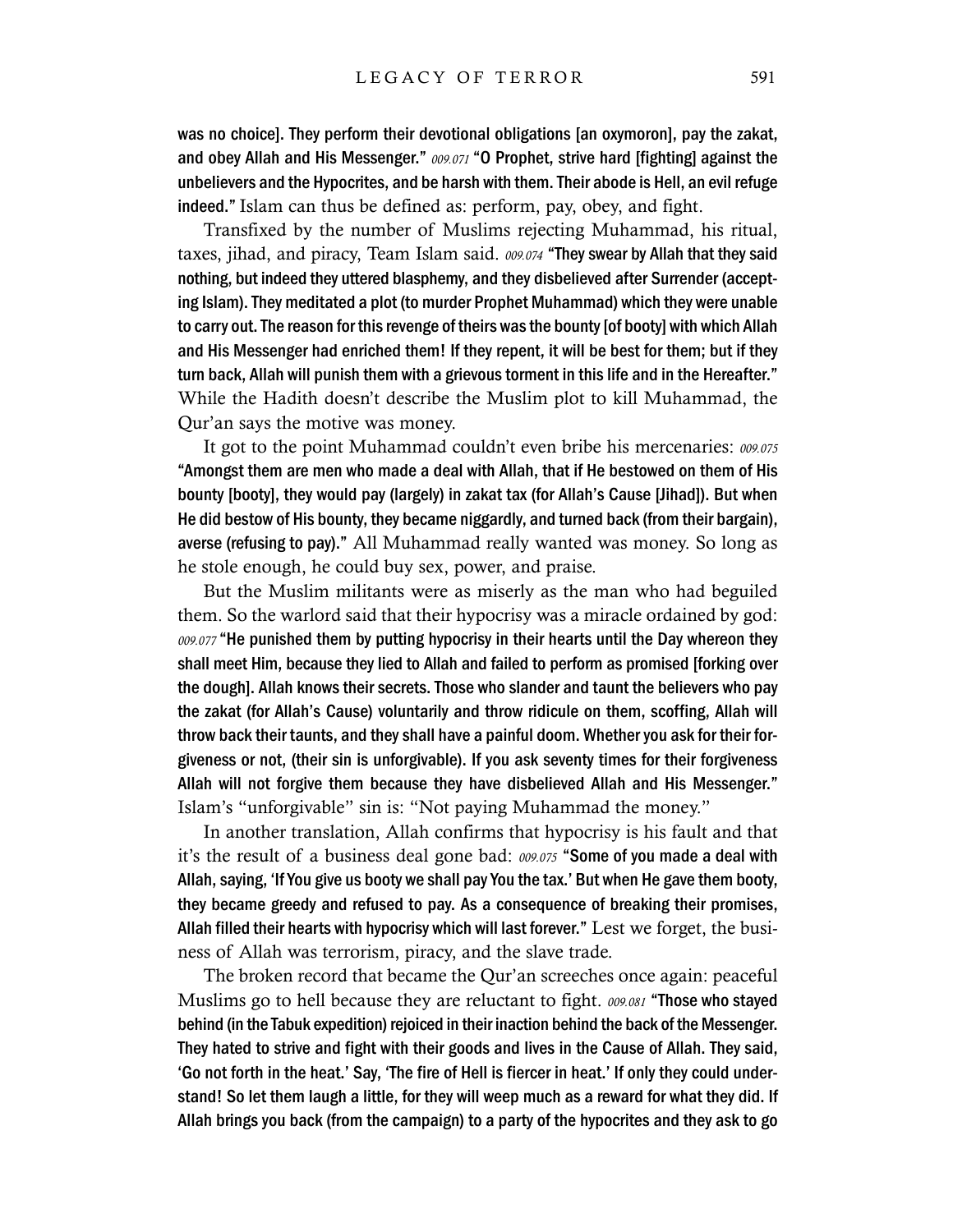out to fight, say: 'You shall never go out to fight with me against a foe. You were content sitting inactive on the first occasion. So sit with the useless men who lag behind.' Do not pray for any of them (Muhammad) that die, nor stand at his grave. They rejected Allah and disbelieved His Messenger. They died in a state of perverse rebellion." Allah—Oft-Forgiving, Ever-Merciful—isn't being very nice to nice people.

Muhammad hated Christians and Jews less than he loathed peace-loving Muslims. He was so irritated that they were able to make more money than his militants were able to steal, he repeated the 55th verse. *009.085* "And let not their wealth or (following in) sons dazzle you or excite your admiration. Allah's plan is to punish them with these things in this world, and to make sure their souls perish while they are unbelievers. When a surah comes down enjoining them to believe in Allah and to strive hard and fight along with His Messenger, those with wealth and influence among them ask you for exemption from Jihad. They prefer to be with (their women), who remain behind (at home). Their hearts are sealed and so they understand not." Muhammad stayed behind at home with his harem on fifty of the seventy-five raids he initiated; so he, too, was a hypocrite—the biggest of them all.

Throughout this surah Allah, acting like Lucifer, has said that he wanted people to die as disbelievers so that he could torture them. He claimed to have sealed their hearts and caused their hypocrisy (unwillingness to perform, pay, obey, and fight). But if that's the case, why is the Qur'an so intent on threatening them? Why not just leave them alone and press on with the militants?

Good Muslims are bad people. Islam makes them that way. *009.088* "The Messenger and those who believe with him, strive hard and fight [jihad] with their wealth and lives (in Allah's Cause)." All Muslims aren't terrorists—just the good ones are.

The Bedouins were peace loving before Islam corrupted them. *009.090* "And there were among the wandering desert Arabs men who made excuses and came to claim exemption (from the battle). Those who lied to Allah and His Messenger sat at home. Soon will a grievous torment seize the Unbelievers." There are Muslims who are excused from fighting. *009.091* "There is no blame on those who are old, weak, ill, or who find no resources to spend (on Jihad, holy fighting), if they are sincere (in duty) to Allah and His Messenger. No ground (of complaint) can there be against them." The only Muslims who don't fight are lame.

Islam isn't complicated. Believe in Allah and become a Jihadist. *Bukhari: V1B2N25* "Allah's Apostle was asked, 'What is the best deed?' He replied, 'To believe in Allah and His Apostle Muhammad.' The questioner then asked, 'What is the next best in goodness?' He replied, 'To participate in Jihad, religious fighting in Allah's Cause.'"

Islam's condemnation of peace marched on: *009.093* "The (complaint) is against those who claim exemption [from fighting] while they are rich. They prefer to stay with the (women) who remain behind (at home). Allah has sealed their hearts. They are content to be useless. Say: 'Present no excuses: we shall not believe you.' It is your actions that Allah and His Messenger will observe. They will swear to you by Allah, when you return hoping that you might leave them alone. So turn away from them; they are unclean, an abomination,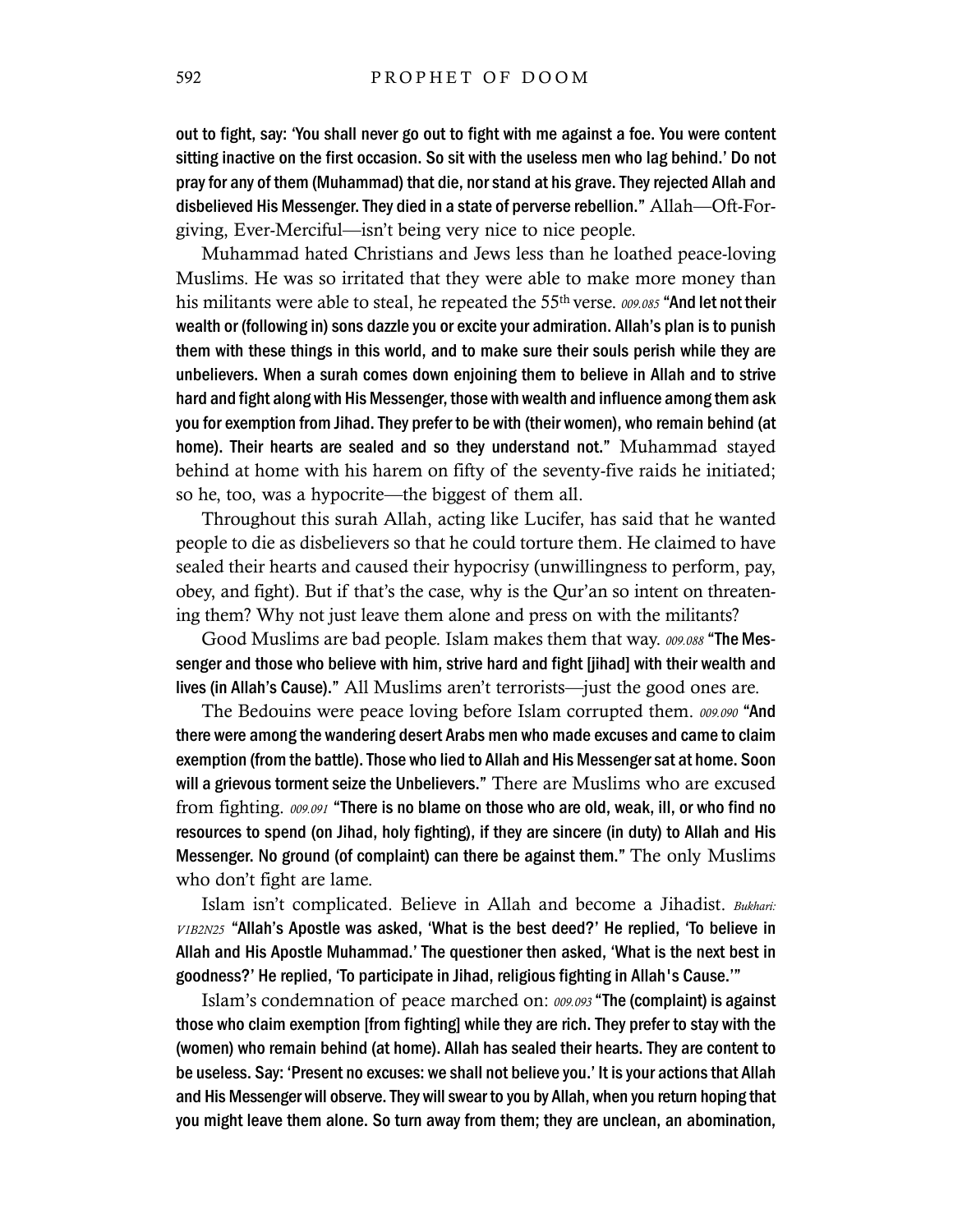and Hell is their dwelling-place, a fitting recompense for them." Allah hates peaceful Muslims. They are "unclean," an "abomination," and "hell-dwellers."

While Allah hates Arabs and peaceful Muslims, we must love them enough to free them from his perverse doctrine. *009.097* "The Arabs of the desert are the worst in unbelief and hypocrisy, and most fitted to be in ignorance of the command which Allah hath sent down to His Messenger. Some of the Bedouins look upon their payments (for Allah's Cause) as a fine and wish disasters to fall on you (so that they might not have to pay). Yet on them be the disaster of evil." The evil disaster that fell upon the Arabs was Islam. The free, productive, and peace-loving Bedouins of Arabia were forced into submission, taxed, and then coerced into fighting.

*009.101* "Among the desert Arabs are hypocrites. They, like the people of Medina are obstinate in hypocrisy. We know them. Twice shall We punish them, and in addition they shall be brought back to a horrible torment." While I love Arabs, as does Yahweh, Allah hates them so much he will punish them twice and then torment them.

Continuing to berate those who do not perform, pay, obey, and fight, Allah contradicts himself and tells Muhammad to take their money anyway. *009.103* "Take alms out of their property in order to cleanse and purify them, and invoke Allah for them; surely this is a relief for them." Religion is a wonderful thing if you are a cleric or king. Stealing is good. It "cleanses and purifies" your victims.

If you're a Muslim, you'd better die fighting because: *009.106* "There are (yet) others, held in suspense for the command of Allah, whether He will punish them, or turn in mercy to them." Even the builders of mosques are going to hell. *009.107* "And there are those who put up a mosque by way of mischief to disunite the Believers and in preparation for an ambush of him who made war against Allah and His Messenger. They will swear that their intention is good; But Allah declares that they are liars." Their mosque "crumbles to pieces with them in the fire of Hell."

According to the Qur'an, Allah has purchased the believers (bribed them with booty), and all "good" Muslims are killers: *009.111* "Allah has purchased the believers, their lives and their goods. For them (in return) is the Garden (of Paradise). They fight in Allah's Cause, and slay others and are slain, they kill and are killed. It is a promise binding on Him in the Taurat (Torah), the Injeel (Gospel), and the Qur'an. And who is more faithful to his covenant than Allah? Then rejoice in the bargain which you have concluded. It is the achievement supreme." There are no such bargains in the Bible. And that would make Allah a liar. Yahshua never asked men to "slay others." In the Torah, Yahweh only asked Moses and Joshua to remove those poisoned by the Canaanite religion [the worship of the sun god Baal] from Israel. They, like Muhammad's Muslims, were immoral, terrorizing, plundering, enslaving, murdering, worshippers of a false god. Yahweh knew that it was compassionate to exterminate the few who would seduce the many into a doctrine corrosive enough to destroy mankind.

Yes, there are doctrines corrupt enough to deceive and damn all human kind. Such dogmas say: the Garden of Bliss (a.k.a. Allah's Whorehouse)